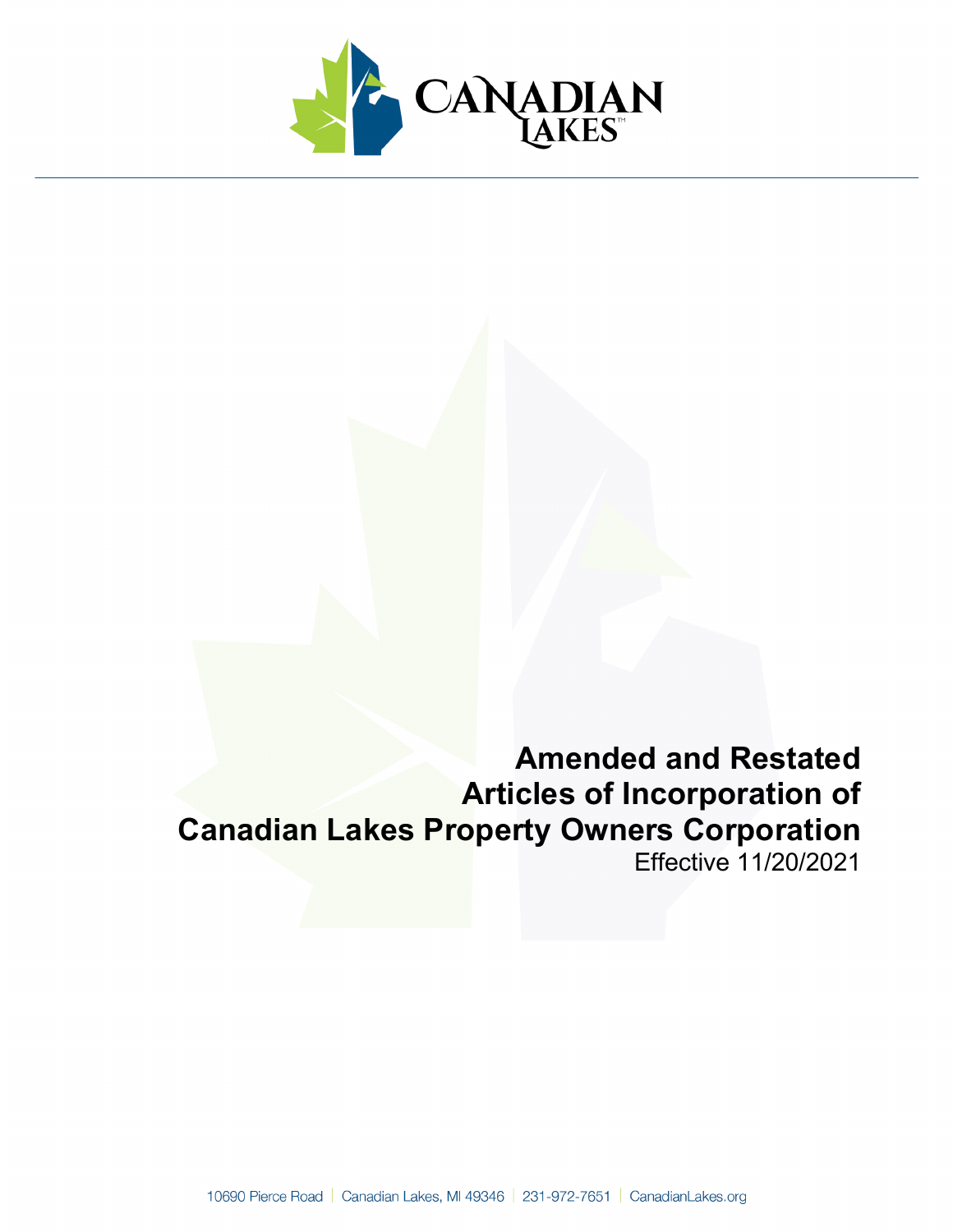Pursuant to the provisions of Act 162, Public Act of 1982, the undersigned corporation executes the following Restated Articles. The present name of the corporation is Canadian Lakes Property Owners Corporation. The identification number is 800795437.

The original Articles of Incorporation were filed with the Michigan Department of Commerce, Corporation & Securities Bureau on August 30, 1993. These Amended and Restated Articles were duly adopted by the members of Canadian Lakes Property Owners Corporation in accordance with Section 641 of the Michigan Nonprofit Corporation Act. The necessary number of votes were cast in favor of these Amended and Restated Articles of Incorporation. The following Amended and Restated Articles of Incorporation supersede the Articles of Incorporation as amended and shall be the Articles of Incorporation for Canadian Lake Property Owners Corporation.

# ARTICLE I - NAME AND INCORPORATION

The name of this corporation shall be "Canadian Lakes Property Owners Corporation" (hereinafter referred to as the "Corporation"), and is incorporated as a nonprofit corporation pursuant to the Michigan Nonprofit Corporation Act, MCL 450.2101, et seq.

The use of the name "Canadian Lakes" by this corporation is limited strictly to identify this Property Owners Corporation and the amenities and facilities under its control; provided that the Corporation may not license, assign, transfer or permit another to use the name "Canadian Lakes" for any other profit business enterprise.

# ARTICLE II - REGISTERED OFFICE AND RESIDENT AGENT

The registered office of the Corporation shall be located at 10690 Pierce Road, Stanwood, Michigan 49346. The resident agent of the Corporation is Greg Babbitt.

# ARTICLE III – DURATION

The period of duration of the Corporation shall be perpetual.

# ARTICLE IV – PURPOSES

The Corporation is not formed for pecuniary profit or gain for its directors, officers or members and no part of the assets, income or profit of the Corporation, during its existence, shall be distributed to the directors, officers or members of the Corporation, except to the extent permitted specifically by the Act. The specific purposes for which the Corporation is organized are:

A. To own, construct, establish, operate, manage, maintain, repair, demolish and/or replace all designated common facilities existing, or which come into existence in the

 $\mathfrak{p}$ 

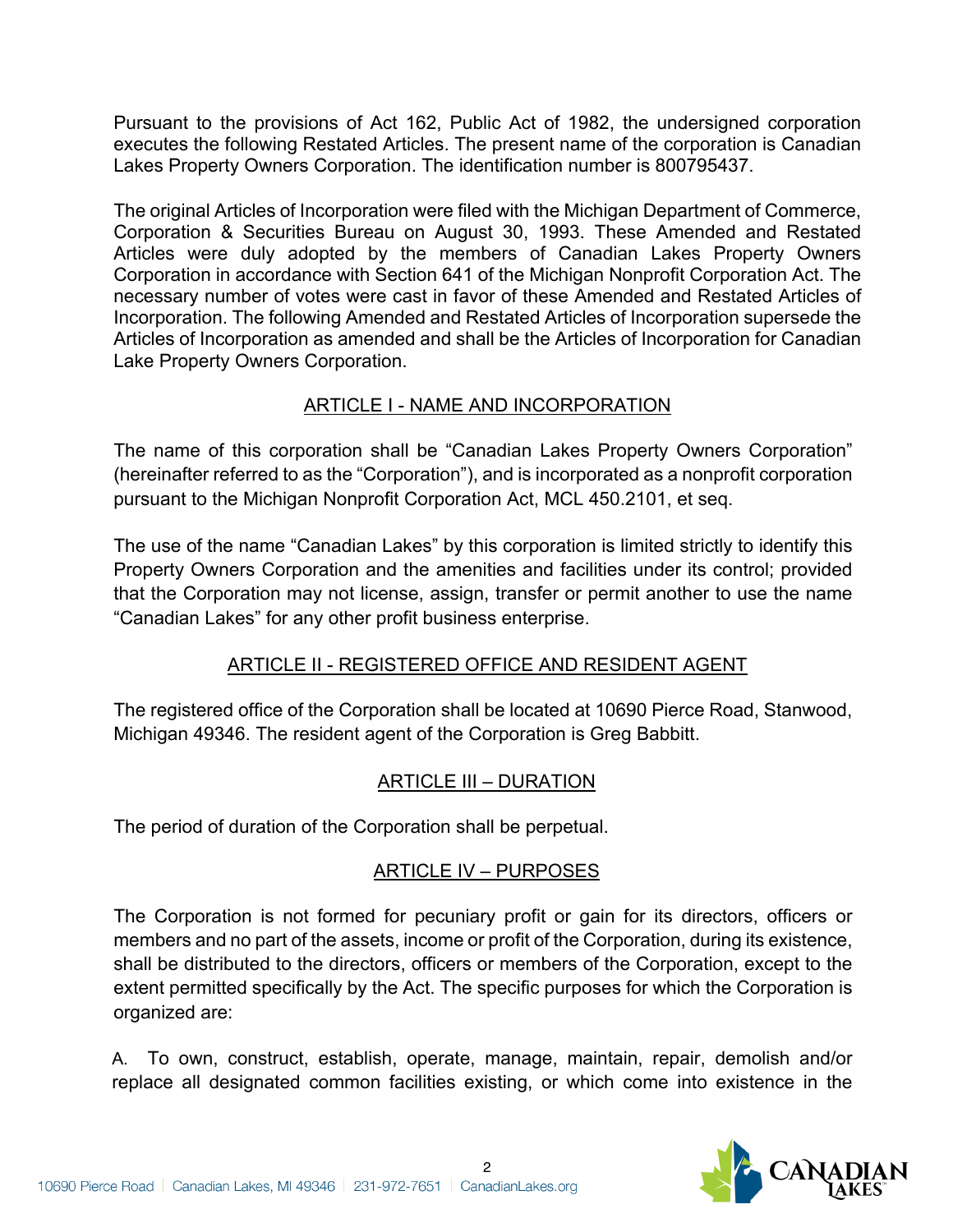future, in the area known as Canadian Lakes located in Mecosta County, Michigan, which shall include all platted and unplatted lands as shown in the legal description maintained at the registered office of the Corporation ("Canadian Lakes Community").

B. To administer all of the business and affairs of the Corporation which are properly incident to the establishment, promotion and maintenance of civic, social, recreational and cultural purposes of the members of the Corporation.

C. To exercise such powers and take actions to enforce any valid condition, covenant, restriction, rule or regulation pertaining to the Canadian Lakes Community, including action to prevent improper encroachments or other actions which adversely affect the common facilities, and to prevent deviations from building or other lawful restrictions, which deviations would adversely affect the interests and general welfare of the members of the Corporation.

D. To solicit, collect, receive, administer and disburse funds in such a manner as, in the sole discretion of the Board of Directors, will operate most effectively to further the mutual benefit of its members.

E. To assess, levy, collect and administer such annual and special dues, fees and assessments from members as the Board of Directors or members may from time to time determine to be necessary, desirable or convenient for achievement of the Corporation's purposes, and to enforce the collection of the same by all means permitted by law, including creating and enforcing liens against the property of members located in the Canadian Lakes Community for delinquent assessments, dues and fees.

F. To establish, collect and administer all use fees and other charges for the use of the common facilities.

G. To hold title to the common facilities in trust for the use and benefit of the Corporation's members and establish rules and regulations for the use thereof.

H. To exercise all the powers provided for or implied from the Nonprofit Corporation Act, except as those powers may be withheld, limited or modified by other provisions of these Articles of Incorporation.

I. Except as otherwise restricted by these Articles of Incorporation, to acquire, hold and dispose of real, personal and intangible property of any kind or character whatsoever in furtherance of the foregoing purposes in such manner as the Board of Directors may from time to time determine to be necessary, desirable or convenient.

J. To carry out all of the foregoing purposes in such a manner as will properly protect the interests of all property owners at Canadian Lakes Community.

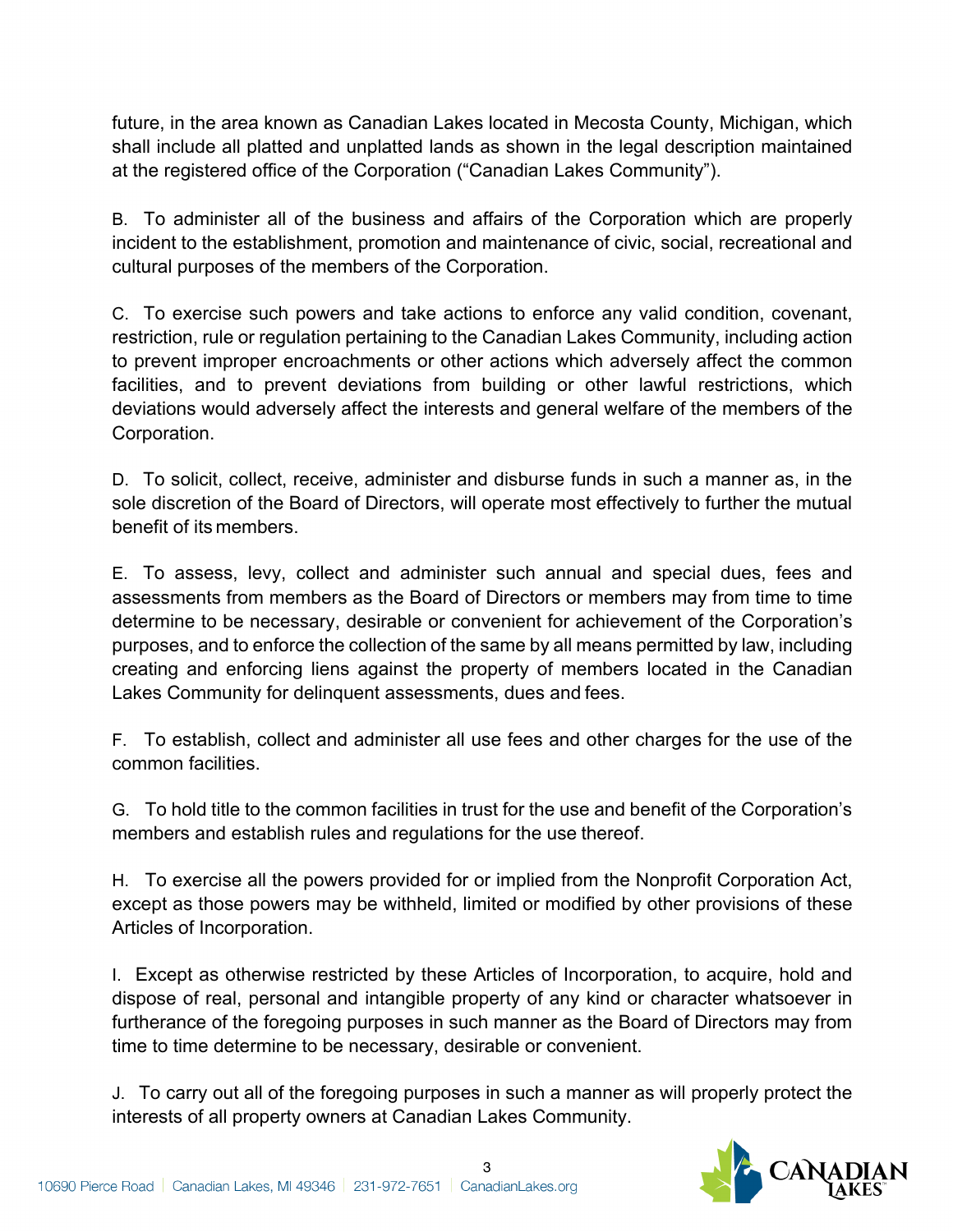K. Notwithstanding any other provision, commencing January 1, 2020, the Corporation shall not have the right to collect any maintenance fees that become due during 2020 – 2024 as reserved in any plat or condominium master deed within the Canadian Lakes Community, including those maintenance fees specified in paragraph 6(b) of the Transition Agreement dated December 17, 1994 between the Corporation and the Canadian Lakes Development Company, and others.

This provision will not limit the Corporation's right, after January 1, 2020, to collect any of these maintenance fees that became due during 2006 and prior years and remain unpaid. This provision will also not limit the Corporation's right after January 1, 2025, to collect any maintenance fees that become due after January 1, 2025.

# ARTICLE V – MEMBERSHIP

### Voting

A. The Corporation is organized on a membership basis, and each individual and institution who from time to time is an owner of a platted or unplatted lot or condominium unit within the Canadian Lakes Community shall be a member of the Corporation.

B. For the purpose of voting on Corporation matters:

1. The owner or owners of each platted or unplatted lot and condominium unit which has been recorded pursuant to Michigan law and is part of the Canadian Lakes Community, who are in good standing as defined in subparagraph G of this Article, shall have one vote per lot or unit in the election of a Board of Directors and in any other vote allowed to the membership. In the case of multiple ownership of a lot or condominium unit, the vote allocated to the unit shall be cast in the manner prescribed in subparagraph E of this Article.

2. The Canadian Lakes Development Company, its successors or assigns, who have not purchased in the ordinary course of retail sales, shall be entitled to one vote for each platted and recorded lot or unit owned by it, up to but not to exceed two hundred fifty (250) votes; provided that as to each lot or unit there shall be no obligation to pay maintenance fees, dues or assessments until such lot or unit is sold in the ordinary course of retail sales. Also provided, previous assignee (Pat Bollman) will not be considered part of the Two Hundred Fifty (250) vote limitation.

# Use of Facilities

C. Use of and access to the common facilities owned and maintained by the Corporation shall be consistent with all deed restrictions, and with rules and regulations as may from

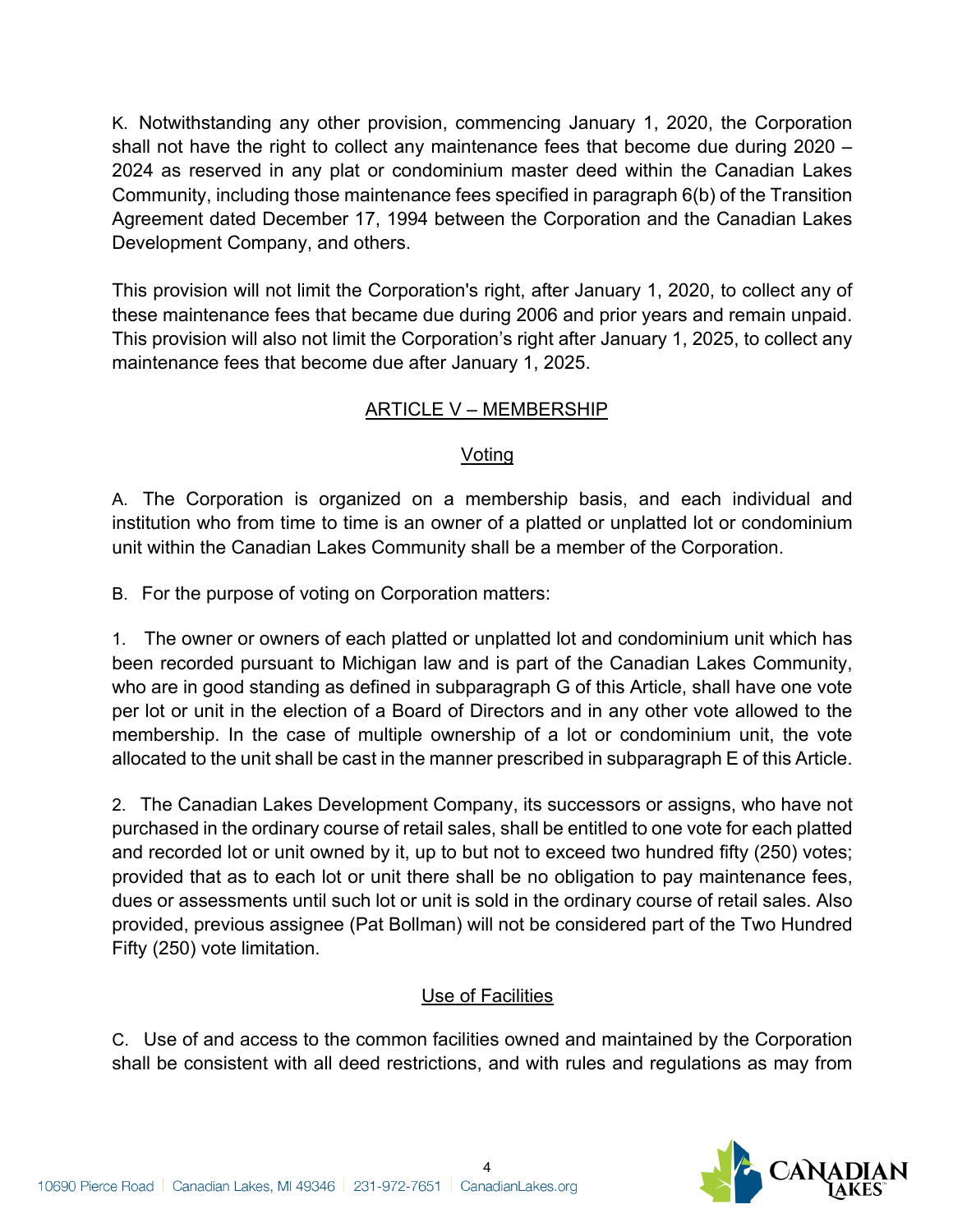time to time be established and shall be restricted to eligible members who are in good standing, and their guests. Eligibility for membership for the purpose of using the common facilities shall be as follows:

1. The owner(s) of a lot and the owner's spouse and unmarried dependents under Federal Internal Revenue Service rules residing with the owner(s) shall be members of the Corporation; provided, that only one family per lot shall be eligible to use the facilities at any given time. Provided further, that in the case of multiple owners of a lot, the owners shall designate in writing the family which shall be eligible to use the facilities at any given time, which designation must be filed with the Corporation, and shall not be changed for a period of twelve (12) months thereafter, except for good cause as may be permitted under procedures established in the Bylaws or by resolution of the Board of Directors. In the event a lot is owned by two single individuals, both shall be considered members upon providing acceptable proof of ownership to the Corporation. (Lot will still be eligible for only one vote as outlined in Article V, Section B-1 and E.)

2. The owner of a full-share or quarter-share condominium unit and the owner's spouse and unmarried dependents under Federal Internal Revenue Service rules residing with the owner shall be members of the Corporation; provided that only one family per full-share or quarter-share unit shall be eligible to use the facilities at any given time. Provided further, that in the case of multiple owners of a full-share or quarter-share unit, the owners shall designate in writing the family which shall be eligible to use the facilities at any given time, which designation must be filed with the Corporation, and shall not be changed for a period of twelve (12) months thereafter, except for good cause as may be permitted under procedures established in the Bylaws or by resolution of the Board of Directors.

3. If the owner of a lot or condominium unit is a partnership, limited liability company, corporation, nonprofit corporation (such as a church) or similar legal entity, the use membership shall be restricted to one officer, employee or member of the partnership, limited liability company, corporation, nonprofit corporation or similar legal entity, and the officer's, employee's or member's spouse and unmarried dependents under Federal Internal Revenue Service rules residing with the officer, employee or member shall be members of the Corporation; provided that only one family per lot or per full-share or quarter-share unit shall be eligible for membership. Provided further, that the designation of the officer, employee or member designated as Corporation member under this subsection must be in writing and filed with the Corporation, and shall not be changed for a period of twelve (12) months thereafter, except for good cause as may be permitted under procedures established in the Bylaws or by resolution of the Board of Directors.

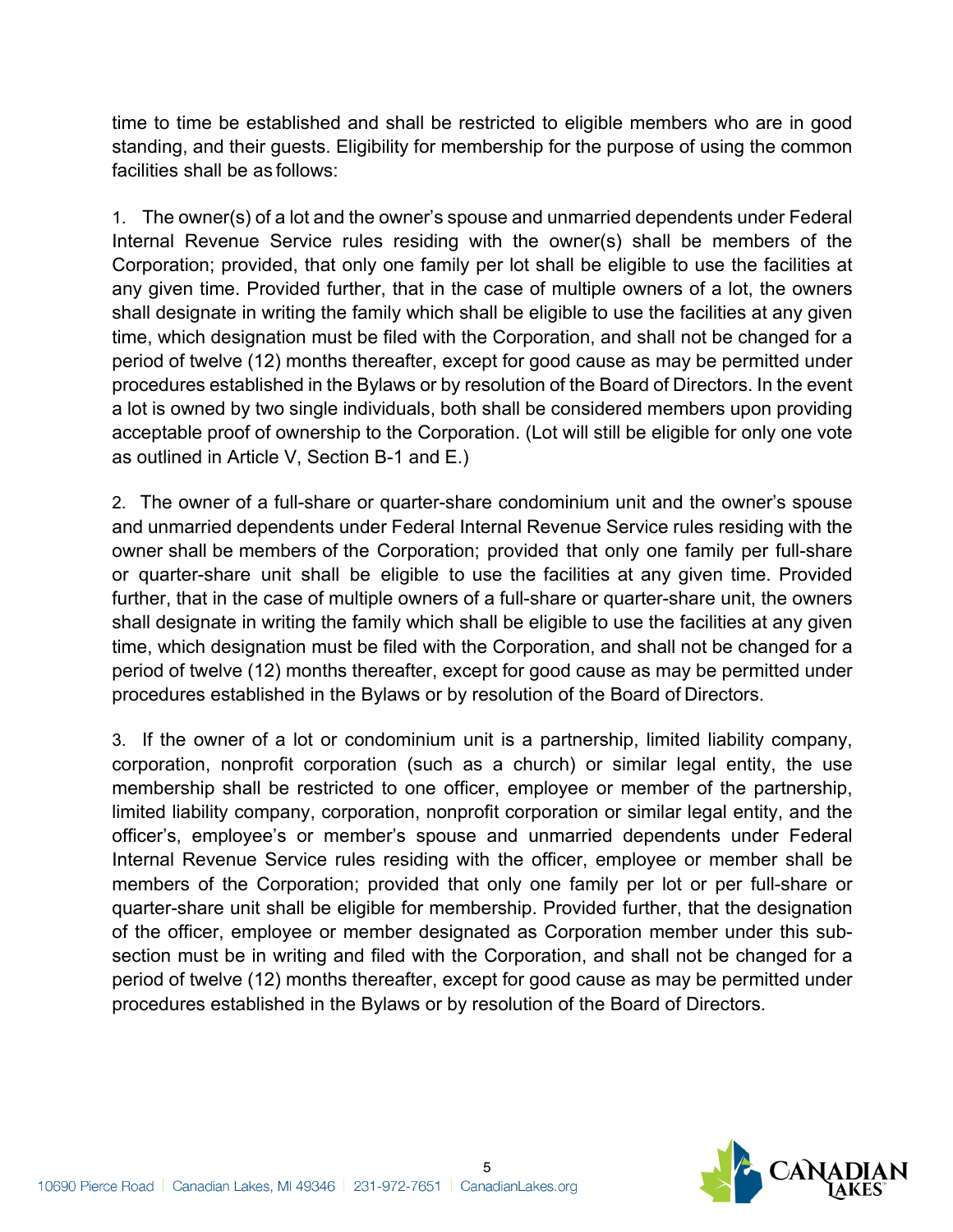## Owner Defined

D. The term "owner" as used in this Article shall mean the legal fee simple title holder, except where the lot or unit is being sold on an installment sales contract, in which case the "owner" shall be the purchaser of fee simple title under the contract. No person holding any lien, mortgage or other encumbrance upon a lot or unit shall be considered an owner, except in the event of foreclosure of such interest, in which case that entity shall pay all membership fees, maintenance fees, and any other dues or fees which are the obligation of an owner under these Articles, a deed restriction or any applicable master deed, unless otherwise prohibited by law.

### Voting - Multiple and Institutional Owners

E. In the case of multiple owners of a lot or unit, the owners shall designate one of them as the voting member for the purpose of casting the vote allocated to such lot or unit. This designation shall be made in writing and filed with the Corporation pursuant to procedures established in the Bylaws or by resolution of the Board of Directors.

In case the owner or owners of a lot or unit are a partnership, limited liability company, corporation, nonprofit corporation or similar legal entity, the owner or owners shall designate one of its officers, employees or members as the voting member for the purpose of casting the vote allocated to such lot or unit. This designation shall be in writing and filed with the Corporation pursuant to procedures established in the Bylaws or by resolution of the Board of Directors.

### Runs With Property

F. Membership in the Corporation runs with the property located in the Canadian Lakes Community and cannot be separated therefrom; except that an owner, as defined herein, of property in Canadian Lakes Community may assign such owner's membership privileges to a member-assignee under procedures established in the Bylaws or by resolution of the Board of Directors. During the period of such assignment, the owner-assignor shall not have the right to claim any rights of membership as to such property. Further, the ownerassignor and the member-assignee shall be jointly and severally liable to pay all dues, fees and assessments becoming due and payable to the Corporation during the period of such assignment and any maintenance fee or membership fee in such amount as would have been due and payable had the property been sold by the owner-assignor and the ownerassignor and the member-assignee shall execute such written agreements and instruments as the Corporation may request obligating the owner-assignor and the member-assignee as set forth in this sub-section F. It is provided that the designation of membership under Article V (C) shall not be considered an assignment of membership privileges for purposes of the limitations set forth above.

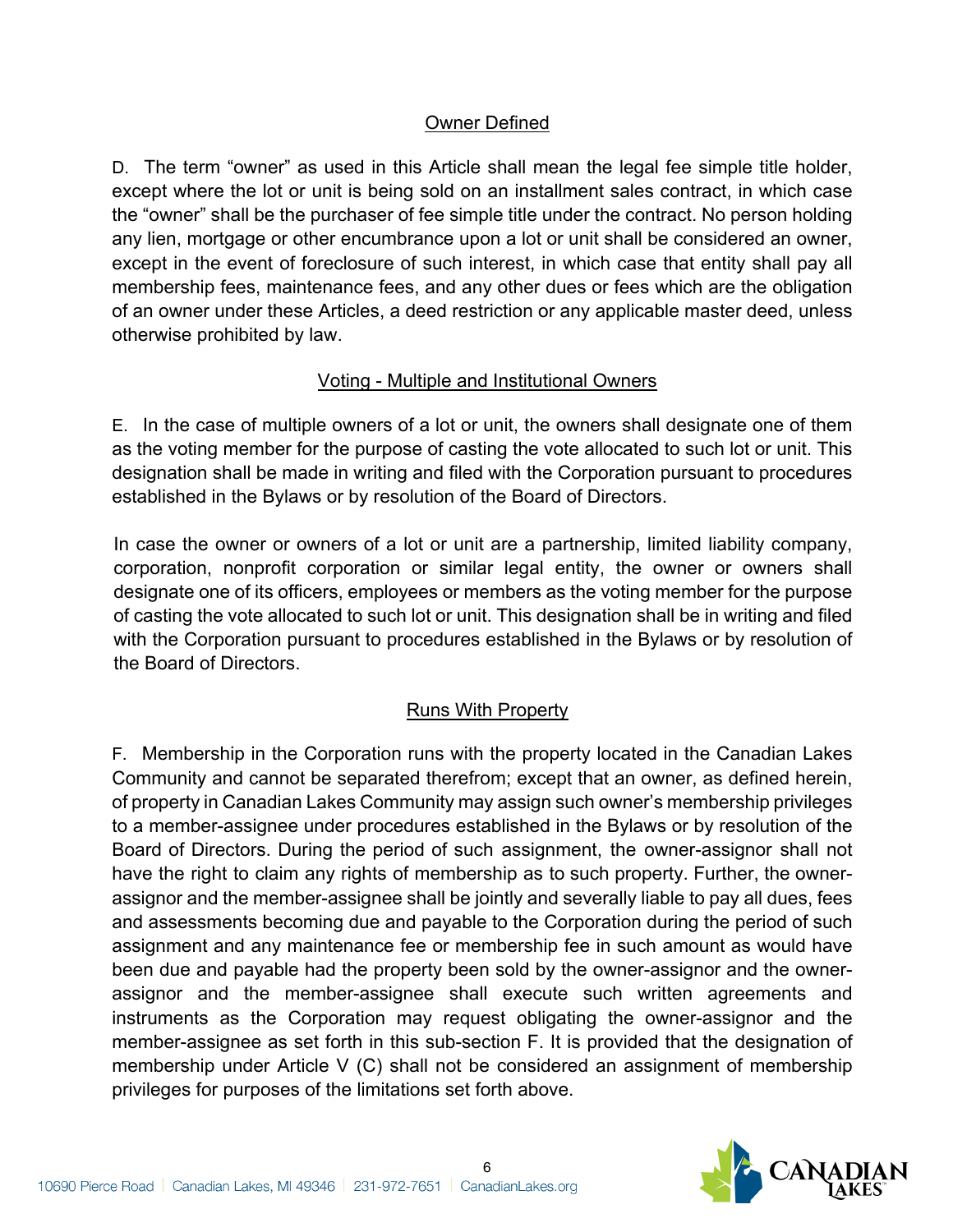# Good Standing

G. Any person otherwise eligible for membership with respect to a particular lot or condominium unit for which any fees or assessments against such lot or unit are not more than thirty (30) days in arrears shall be considered a member in good standing. If a member owns more than one (1) lot and/or condominium unit, the maintenance fees, membership fees and/or other fees on all lots and/or condominium units owned by that member must not be more than thirty (30) days in arrears for that member to be considered a member in good standing.

### Suspension of Member Rights

H. The membership use rights of a member shall be automatically suspended during any period in which that member fails to be in good standing with respect to all lots and/or condominium units owned by that member. Such rights of a member may also be suspended for a reasonable time period for violation of any rule or regulation contained in the Bylaws or rules established by resolution of the Board of Directors.

### Limitation on Total Membership

I. It is understood and agreed that the Canadian Lakes Development Company, its successors or assigns, shall have the right to develop, plat and sell up to five thousand eight hundred (5,800) lots and condominium units as part of Canadian Lakes Community, and that, as to such lots and units, the Canadian Lakes Development Company, its successors or assigns, and purchasers in the ordinary course of retail sales shall have all the rights, privileges and obligations of membership as set forth in these Articles of Incorporation.

### ARTICLE VI - NON-MEMBER USE OF FACILITIES

#### **Guests**

A. A guest or guests of a member shall be allowed to use the common facilities subject to rules and regulations adopted pursuant to these Articles of Incorporation, which rules may include that guests be accompanied by a member while using the facilities, and may contain numerical limitations onguests.

#### General Public

B. Members of the general public, not otherwise eligible under Article VI(A) and VI(B) or Article V(F) above, shall not be allowed to use the common facilities, except under limited

7

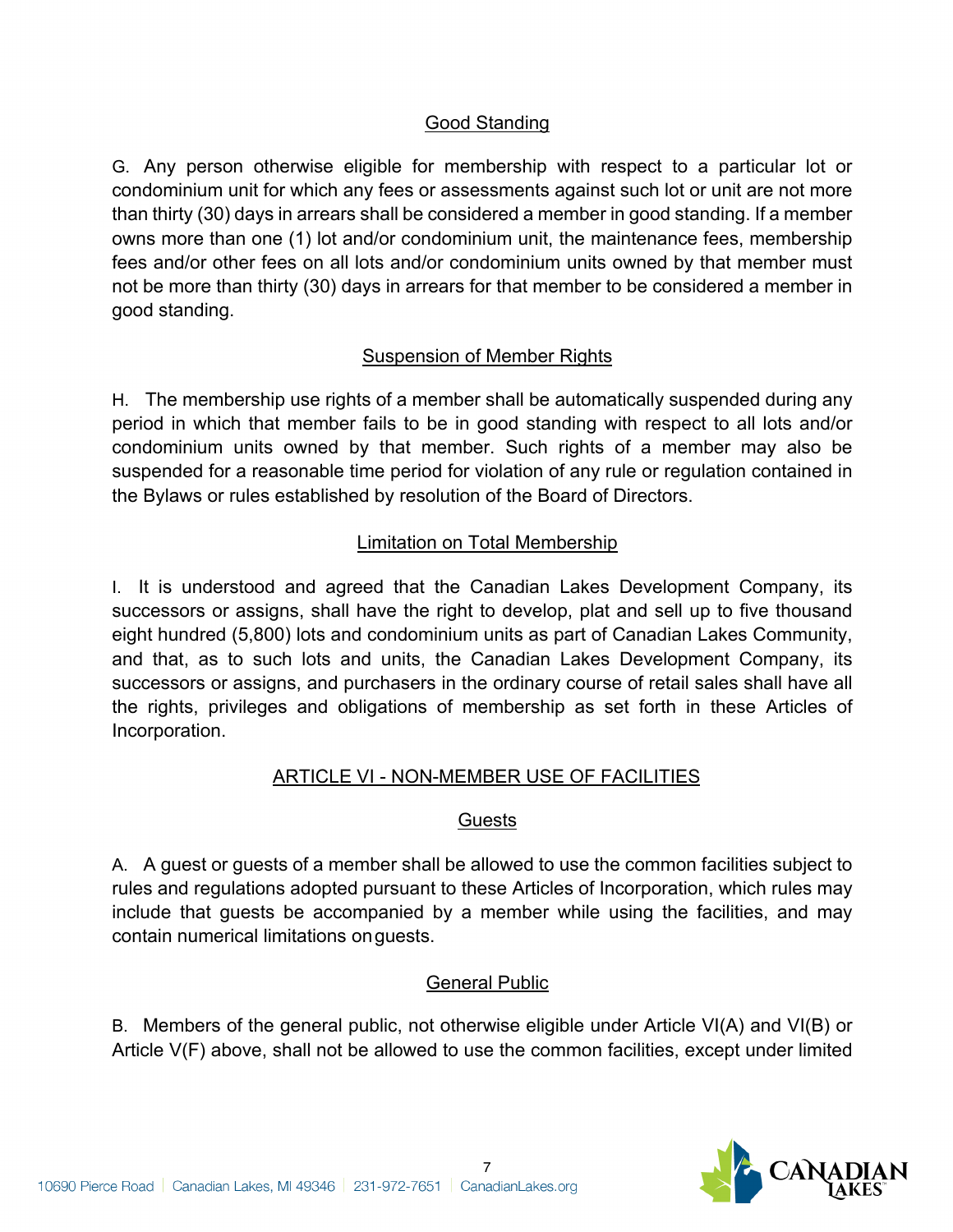circumstances as may be approved by the Board of Directors; provided that at no time shall the Board of Directors approve any public use which may tend to materially lessen or impair the right of the Corporation's members to full use and benefit of the common facilities.

### ARTICLE VII - BOARD OF DIRECTORS

### Powers

A. The business and affairs of the Corporation shall be managed by, and all corporate powers shall be exercised by or under the authority of a Board of Directors, subject to limitations imposed by law, these Articles of Incorporation, or the Bylaws of the Corporation.

## Nomination

B. Prior to each election, the Board of Directors shall notify the Corporation membership that any member eligible to serve as a member of the Board of Directors may file with the Nominating Committee in the form and under procedures set forth in the Bylaws or by resolution of the Board of Directors, a notice of the member's candidacy for a Board vacancy, and the Nominating Committee shall place the candidate's name on the ballot. The forms, procedures and manner of, and time periods and deadlines for, actions to be taken under this section shall be as set forth in the Bylaws or by resolution of the Board of Directors, and shall provide a reasonable manner and time to take the actions provided for herein. The Board of Directors shall also appoint a Nominating Committee which shall present to the Board a slate of candidates equal to at least the number of vacancies to be filled.

# Election

C. The Board of Directors shall be elected at annual meetings of the membership. If, for any reason, the election of the Directors shall not occur at the annual meeting, the Board of Directors shall call a special meeting of the members as soon as conveniently possible for such purpose.

### Number and Terms

D. The Board of Directors shall consist of nine (9) members, divided into three (3) classes of three (3) directors each. Directors shall be elected for three (3) year terms commencing January 1 following the annual meeting at which elected and upon qualification, and terminating on December 31 of the third succeeding year thereafter, and shall serve until the successor of each is elected and qualified. At such election the winning candidates

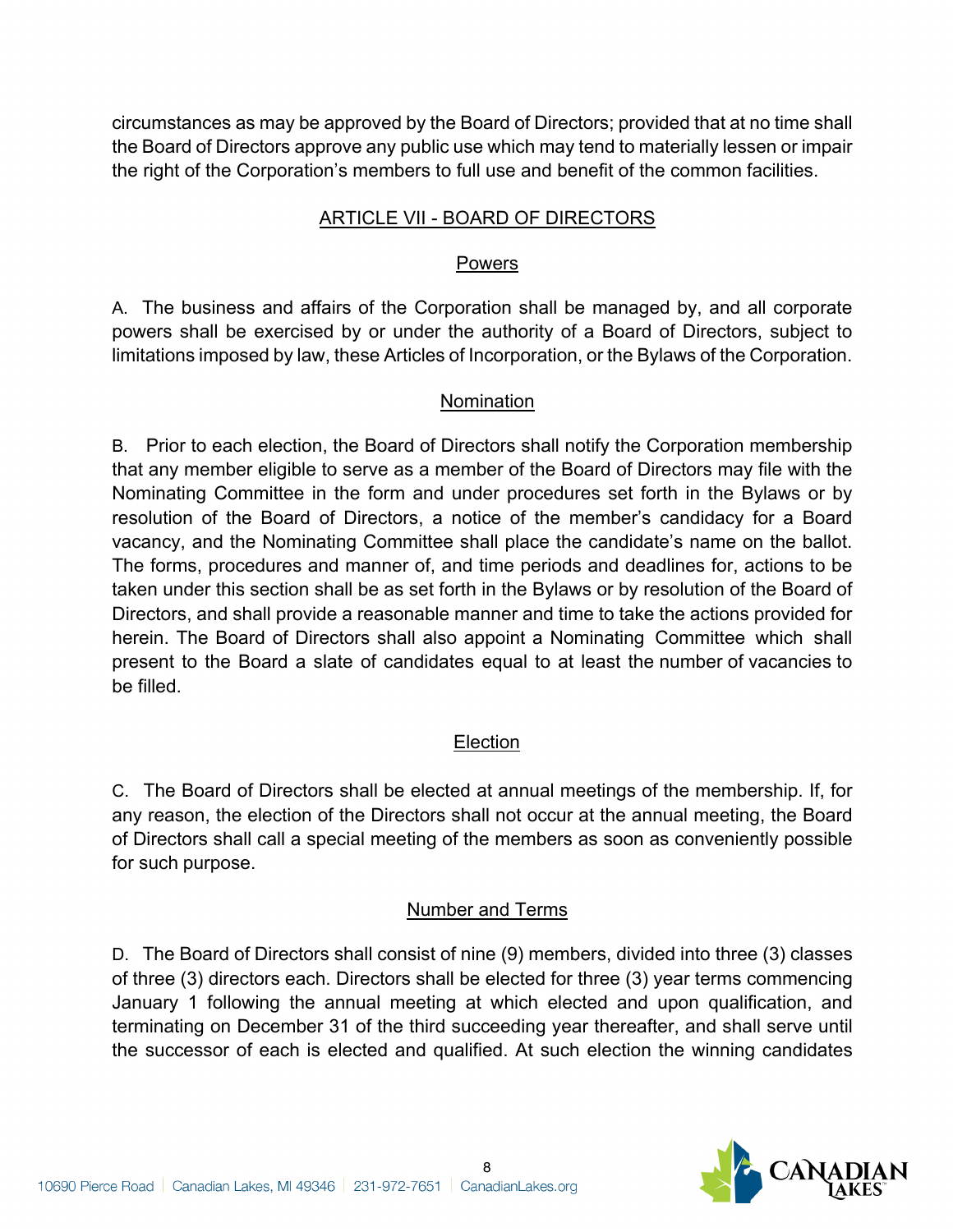shall be those receiving the most votes in descending numerical order until all vacancies are filled. In the event of a tie vote or votes, the winner or term of office, as the case may be, shall be determined by lot.

### Removal

E. Any one or more of the members of the Board of Directors may be removed, with or without cause, by a vote of not less than sixty-seven percent (67%) of Corporation members eligible to vote and voting at any duly called regular or special meeting of Corporation members. Such removal election shall be scheduled upon: (1) the filing with the Board of Directors of a petition for removal of one or more Directors signed by not fewer than five hundred (500) members eligible to vote thereon, or (2) the passage of a resolution for removal of one or more Directors passed by the Board of Directors by a vote of not less than sixty-seven percent (67%) of the members of the Board of Directors then serving. Any Director whose removal has been proposed by petition of the members or by the Board of Directors shall be given at least ten (10) days' notice of the time, place and purpose of such a meeting and shall be given an opportunity to be heard prior to or at that meeting in a manner proscribed by the Bylaws or the Board of Directors.

# **Resignation**

F. A member of the Board of Directors may resign at any time by filing written notice with the Corporation at its registered office or by filing written notice with the Secretary of the Corporation and the resignation shall be effective upon such filing or a subsequent time as set forth in the notice of resignation.

If a Director shall cease being an "owner" or a "member in good standing" as defined in these Articles of Incorporation, such cessation shall automatically constitute a resignation by such Director and be effective upon presentation to the Board of evidence establishing that either disqualifying condition exists.

# Vacancies

G. Any vacancy on the Board of Directors, for any reason other than normal expiration of term, shall be filled by appointment by the remaining Board of Directors for the unexpired term of the vacancy; provided that if the vacancy is the result of a removal election, then a Director being so removed shall not be eligible for such appointment.

# Eligibility to Serve

H. To be eligible to serve as a member of the Board of Directors, a person must be an owner as defined in Article V (D), or the spouse of such an owner, or an officer, employee

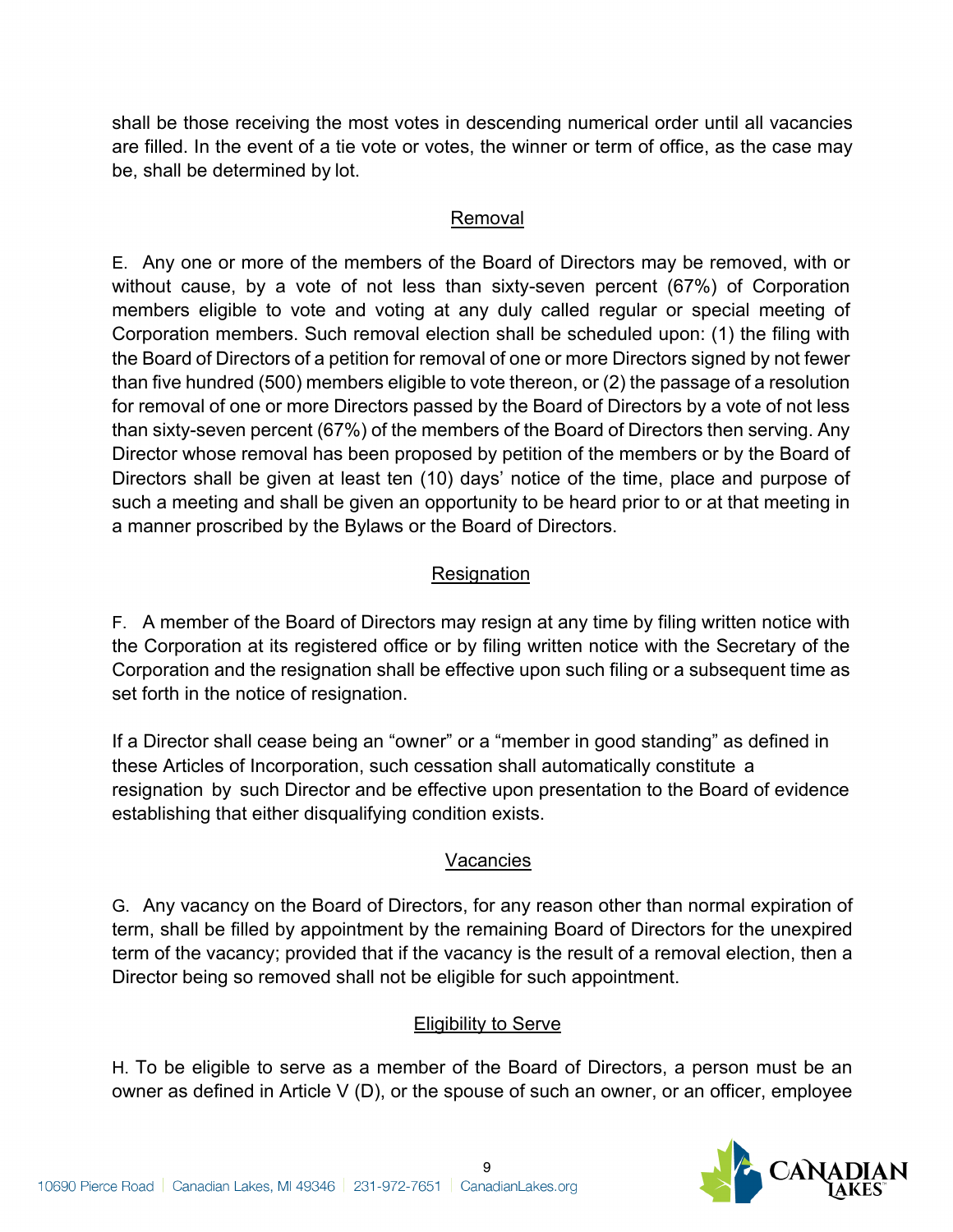or member of a lot owner which is a partnership, limited liability company, corporation, nonprofit corporation or similar legal entity, and be a member of the Corporation as defined in Article V (A); and be in good standing as defined in Article V (G) of these Articles of Incorporation.

# Compensation and Expenses

I. Members of the Board of Directors shall be volunteer directors and shall serve without compensation of any kind and without payment or reimbursement of expenses for attendance at Board meetings, but may be reimbursed for actual reasonable and necessary expenses incurred on behalf of the Corporation upon presentation of receipts to the Treasurer.

## Personal Liability of Directors, Officers and Volunteers

J. No member of the Board of Directors of the Corporation who is a volunteer director, as that term is defined in the Michigan Nonprofit Corporation Act, or a volunteer officer shall be personally liable to the Corporation or its members for monetary damages for any action taken or any failure to take action as a Director or volunteer officer, except liability for the following:

1. The amount of a financial benefit received by a Director or a volunteer officer to which he or she is not entitled.

- 2. Intentional infliction of harm on the Corporation or its members.
- 3. A violation of section 551 of the Michigan Nonprofit Corporation Act.
- 4. An intentional criminal act.
- 5. A liability imposed under section 497(a) of the Michigan Nonprofit Corporation Act.

If the Michigan Nonprofit Corporation Act is amended after the filing of these Articles of Incorporation to authorize the further elimination or limitation of the liability of directors or officers of nonprofit corporations, the liability of members of the board of directors or officers, in addition to that described in this Article VII (K), shall be eliminated or limited to the fullest extent permitted by the Michigan Nonprofit Corporation Act as so amended. No amendment or repeal of Article VII shall apply to or have any effect on the liability or alleged liability of any member of the Board of Directors or officers of this Corporation for or with respect to any acts or omissions occurring before the effective date of any such amendment or repeal. The Corporation assumes the liability for all acts or omissions of a volunteer if all of the following conditions are met:

1. The volunteer was acting, or reasonably believed he or she was acting, within the scope of his or her authority.

2. The volunteer was acting in good faith.

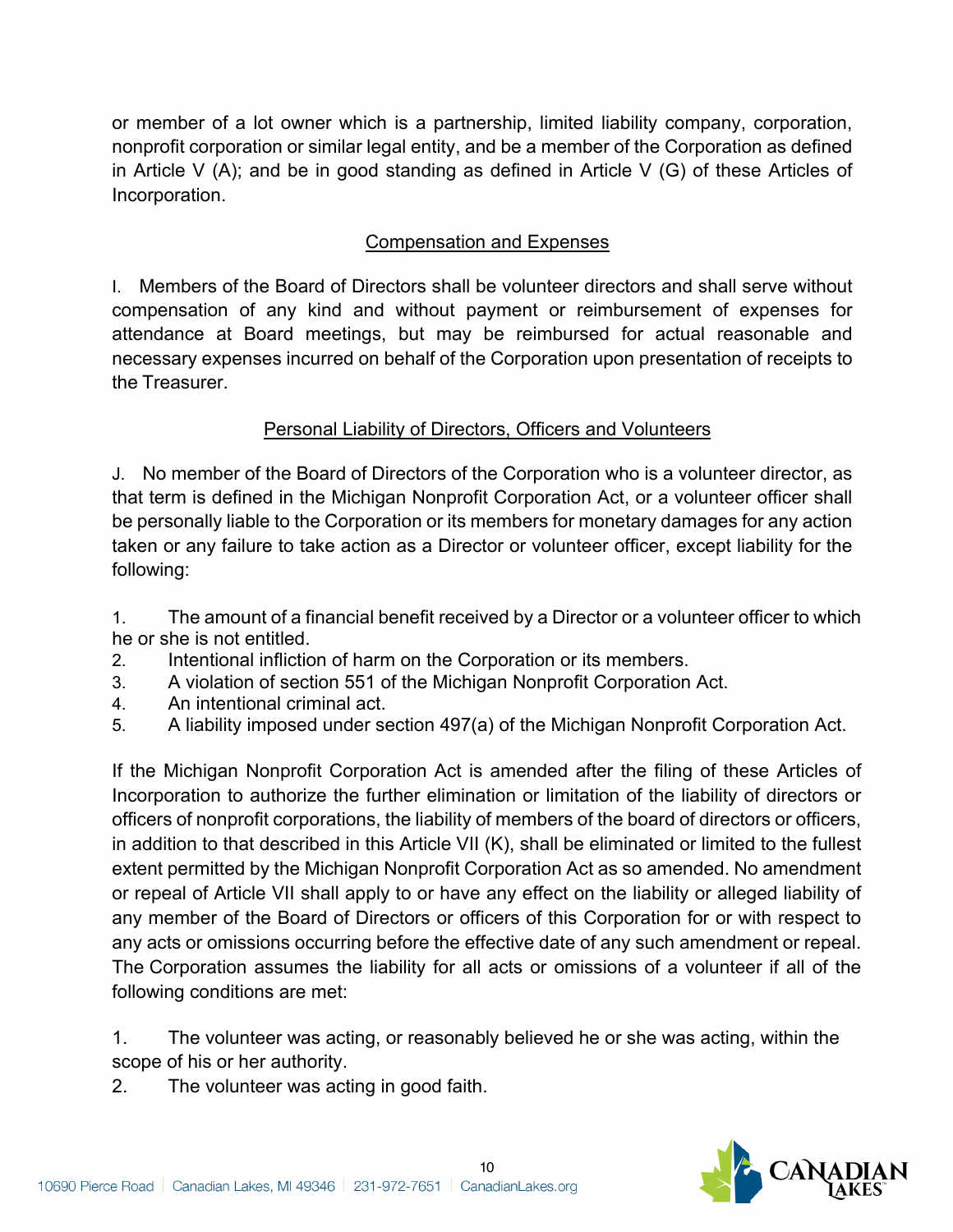3. The volunteer's conduct did not amount to gross negligence or willful and wanton misconduct.

4. The volunteer's conduct was not an intentional tort.

5. The volunteer's conduct was not a tort arising out of the ownership, maintenance, or use of a motor vehicle for which tort liability may be imposed under section 3135 of the Insurance Code of 1956, 1956 PA 218, MCL 500.3135.

## Contracts with Directors

K. A contract or other transaction between the Corporation and one or more of its directors, or between the Corporation and a partnership, limited liability company, corporation, nonprofit corporation or similar legal entity, in which a director is determined to have any interest, shall be subject to the provisions of the Michigan Nonprofit Corporation Act governing such contracts and transactions, and the director or directors involved shall abstain from voting on the contract or transaction.

# ARTICLE VIII - OFFICERS

# Number and Titles

A. The officers of the Corporation shall consist of a President, Vice-President, Secretary and Treasurer. The Board of Directors may appoint any other subordinate officers and agents as it deems necessary. No person shall hold more than one office at the same time.

# Election or Appointment and Term

B. The President, Vice-President, Secretary and Treasurer shall be elected by the Board of Directors annually at its first meeting in January each year. An officer shall serve a term of one year, or until a successor is elected and qualified, or until the officer resigns, is removed or is otherwise disqualified to serve. Subordinate officers and agents appointed by the Board of Directors shall hold office for the period as determined by the Board not inconsistent with the Articles of Incorporation or Bylaws.

### Vacancies

C. Any vacancy in an office on the Board of Directors shall be filled by election or appointment by the remaining members of the Board of Directors for the unexpired term of the vacancy.

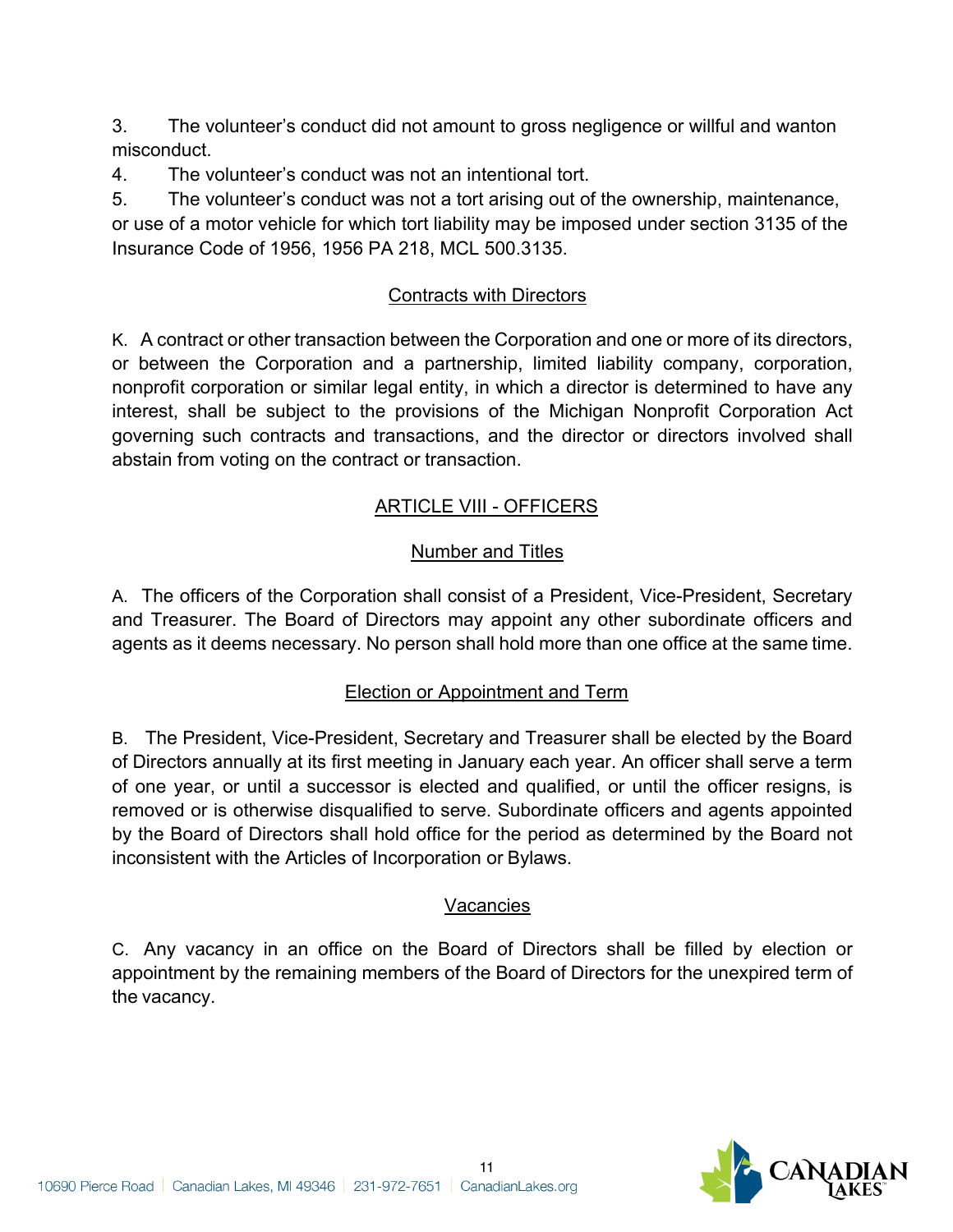### Duties

D. The President shall preside at all meetings of the members and Directors, shall have general supervision of the affairs of the Corporation; shall sign or countersign all certificates and other instruments of the Corporation as authorized by the Board of Directors; shall make reports to the Board of Directors and members; shall perform all other duties incident to the office and such other duties as may be properly prescribed by the Board of Directors from time to time.

E. The Vice-President shall exercise the functions of the President during the absence or disability of the President as may be further described in the Bylaws, and such other duties as may be properly prescribed by the Board of Directors from time to time.

F. The Secretary shall issue notices for all meetings; keep minutes of all meetings; have charge of corporate seal and books; have charge of the membership records and voting list; and make such reports and perform other duties that are incident to the office or that are properly prescribed by the Board of Directors from time to time. All books, records and minutes shall be kept in the County of Mecosta, State of Michigan, at the designated offices of the Corporation.

G. The Treasurer shall have responsibility for custody of all funds and securities of the Corporation and shall cause the same to be received, deposited or disbursed in payment of the just demands against the Corporation or as may be directed by the Board of Directors; shall render to the Board of Directors from time to time as may be required an account of all transactions and of the financial condition of the Corporation; and shall perform all duties incident to the office or that are properly prescribed by the Board of Directors from time to time.

H. Other subordinate officers and agents appointed by the Board of Directors shall have the authority to perform the duties in the management of the Corporation as provided for in the Bylaws or as determined by resolution of the Board of Directors not inconsistent with these Articles of Incorporation or Bylaws.

### Delegation of Duties

I. In case of the absence or disability of any officer of the Corporation as may be determined by the Board of Directors and of any person hereby authorized to act for the officer during such absence or disability, the Board of Directors may from time-to-time delegate the powers and duties of that officer to any other officer or any director or any other person it may select.

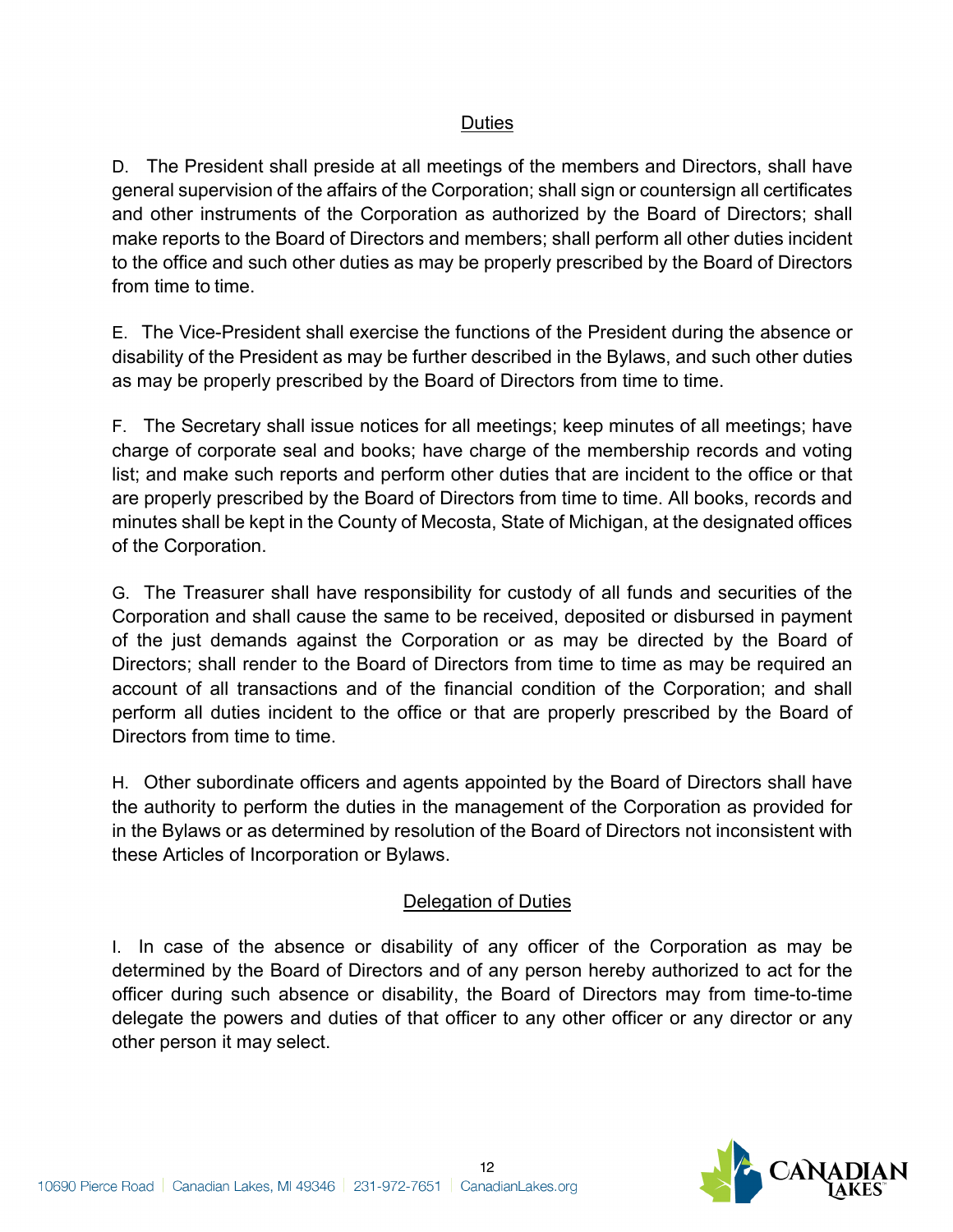### Removal

J. Any officer or agent may be removed by the Board of Directors whenever, in the Board's judgment, the best interests of the Corporation will be served thereby; provided, however, that such removal shall be without prejudice to the contract rights, if any, of the person so removed.

### **Resignation**

K. An officer or agent may resign at any time by filing written notice with the Corporation at its registered office, or by filing written notice with the Secretary of the Corporation, and the resignation shall be effective upon such filing or a subsequent time as set forth in the notice of resignation.

### **Compensation**

L. Officers who are also members of the Board of Directors shall serve without compensation of any kind. Subordinate officers and agents appointed pursuant to these Articles of Incorporation may be paid compensation as may be fixed by the Board of Directors.

#### ARTICLE IX - MEMBERSHIP MEETINGS

### Annual Meeting

A. The annual meeting shall be held during the period of October 15 to December 15, with the specific date, time and place designated by the Board of Directors. Regular meetings, in addition to the annual meeting, may be scheduled by the Board of Directors.

#### Special Meetings

B. Special meetings may be called by the President with the concurring vote of the Board of Directors, and shall be called by the President when so directed by resolution of the Board of Directors, or when so required by these Articles of Incorporation. The President shall call a special meeting upon petition signed by not less than ten percent (10%) of all the members entitled to vote at a meeting. The notice of a special meeting shall state the time, place and purpose of the meeting. No business shall be transacted at a special meeting except as stated in the notice.

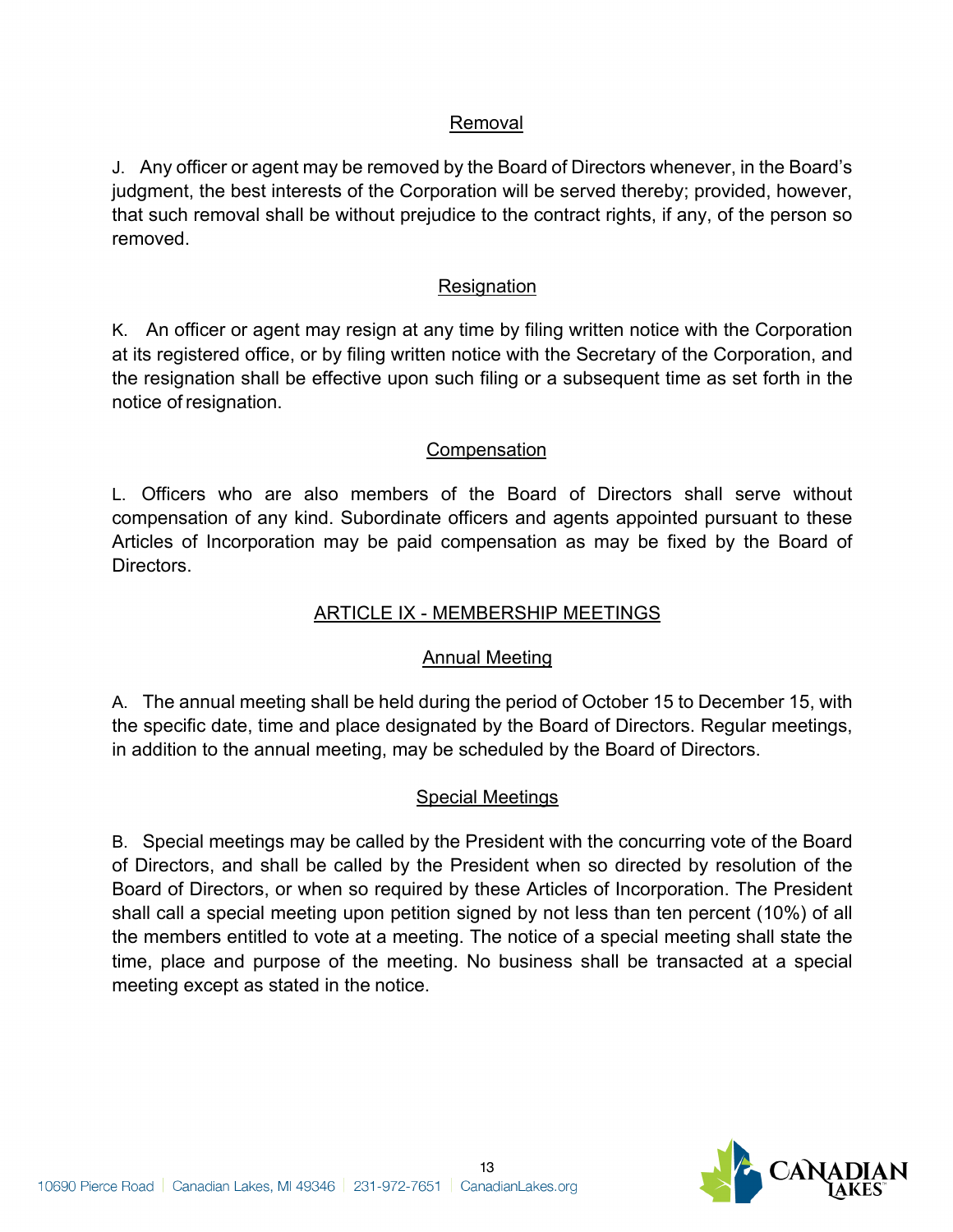### Place

C. Meetings of the Corporation membership shall be held in the County of Mecosta, State of Michigan, at such suitable place convenient for the members as may be designated by the Board of Directors.

### Notice and Waiver of Notice

D. The Secretary shall give written notice of each annual or regularly scheduled meeting of the membership, at least twenty (20) days but not more than sixty (60) days, or special meeting, at least ten (10) days but not more than sixty (60) days, before the date of the meeting, either personally, by mail or by electronic transmission, to each member of record entitled to vote at the meeting or by including such notice prominently displayed in a newspaper or other periodical regularly published at least semiannually by or in behalf of the Corporation and mailed at postage rates complying with the regulations of the United States Postal Service addressed to each member of record entitled to vote at the meeting stating the time, place and purpose of the meeting. Attendance of a person at a meeting constitutes a waiver of notice of the meeting, except when the person attends a meeting for the express purpose of objecting, at the beginning of the meeting, to the transaction of any business because the meeting is not lawfully called or convened.

#### Adjournment Notice

E. When a meeting is adjourned to another time or place, it shall not be necessary to give notice of the adjourned meeting if the time and place of the adjourned meeting are announced at the meeting at which the adjournment is taken and at the adjourned meeting only such business is transacted as might have been transacted at the original meeting. Provided, that if any such adjournment is for more than sixty (60) days, or if after the adjournment a new record date is fixed for the adjourned meeting, a notice of the adjourned meeting shall be given pursuant to Section D above of this Article IX.

### Record Date and Members of Record

F. For the purpose of determining members of record in good standing and entitled to notice and to vote at a membership meeting or for the purpose of any other action available to a voting member, the Bylaws may provide for fixing, or in the absence of such provision the Board of Directors shall fix, in advance, a date as the record date for such determination of members. Provided, the record date shall be a date which is not more than sixty (60) days nor less than fifteen (15) days before the date of the meeting, nor more than sixty (60) days before any other action. Such determination shall apply to any adjournment of the meeting, unless the Board of Directors fixes a new record date for the adjourned meeting.

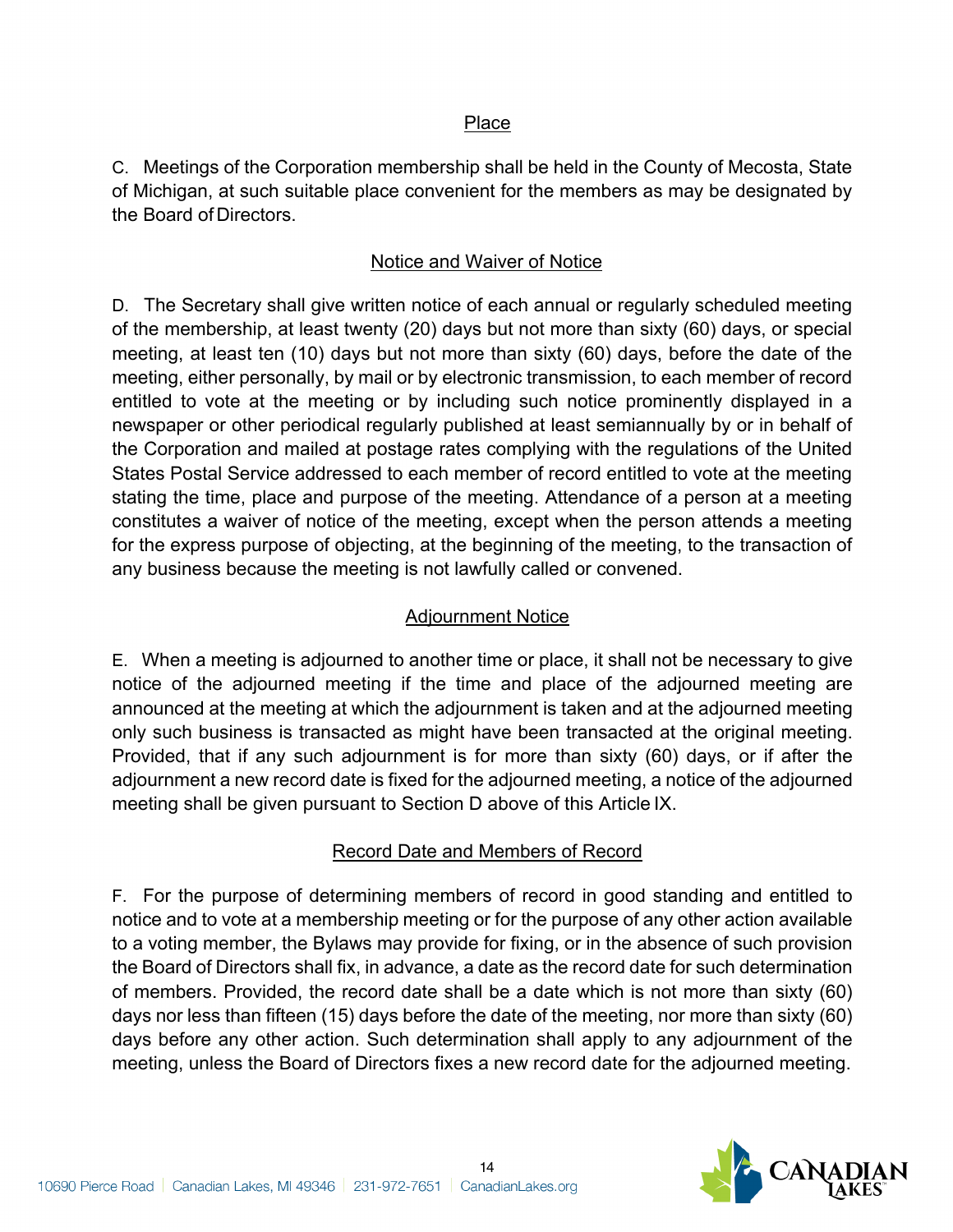## Voting List

G. The Secretary shall make and certify a complete list of the members of record entitled to vote at a members' meeting or entitled to take any other action available to a voting member. The list shall be arranged alphabetically with the address of each member and number of votes held by each member, be produced at the time and place of the meeting, be subject to inspection by any member during the meeting, and be prima facie evidence as to who are members entitled to inspect the list or to vote at the meeting.

### Quorum

H. Twenty-five percent (25%) of the Corporation members of record entitled to vote at a meeting shall constitute a quorum at the opening of a meeting. Members of record shall be counted toward the quorum whether they vote in person, by proxy or by electronic or absentee ballot. The members present in person, or by proxy at a duly organized meeting may continue to transact business until adjournment, notwithstanding the withdrawal of enough members to leave less than a quorum. In the absence of a quorum at the opening of a meeting, such meeting may be adjourned to another time or place, and at any adjourned meeting at which a quorum is present, any business may be transacted as might have been transacted at the original meeting.

#### Proxies

I. A member of record shall be allowed to vote either in person or by an agent authorized to act for the member by written proxy signed and dated by the member or an authorized agent or representative of the member. A proxy may be revoked at the pleasure of the member executing it, unless the proxy is irrevocable. An individual may not vote more than five (5) proxies at any meeting.

#### Ballots

J. A member of record entitled to vote shall be allowed to vote on any action permitted to be taken at an annual or special meeting, including the election of directors, by mail-in ballot or by electronic voting procedure pursuant to procedures set forth in the Bylaws, or in the absence of such procedures, pursuant to procedures established by resolution of the Board of Directors. All ballots received shall be counted on the day of the meeting at which the election is held.

### Casting of Votes

K. A member of record entitled to vote may vote for as many persons as there are Directors to be elected, or for as many issues upon which a vote is to be taken. Cumulative voting is prohibited.

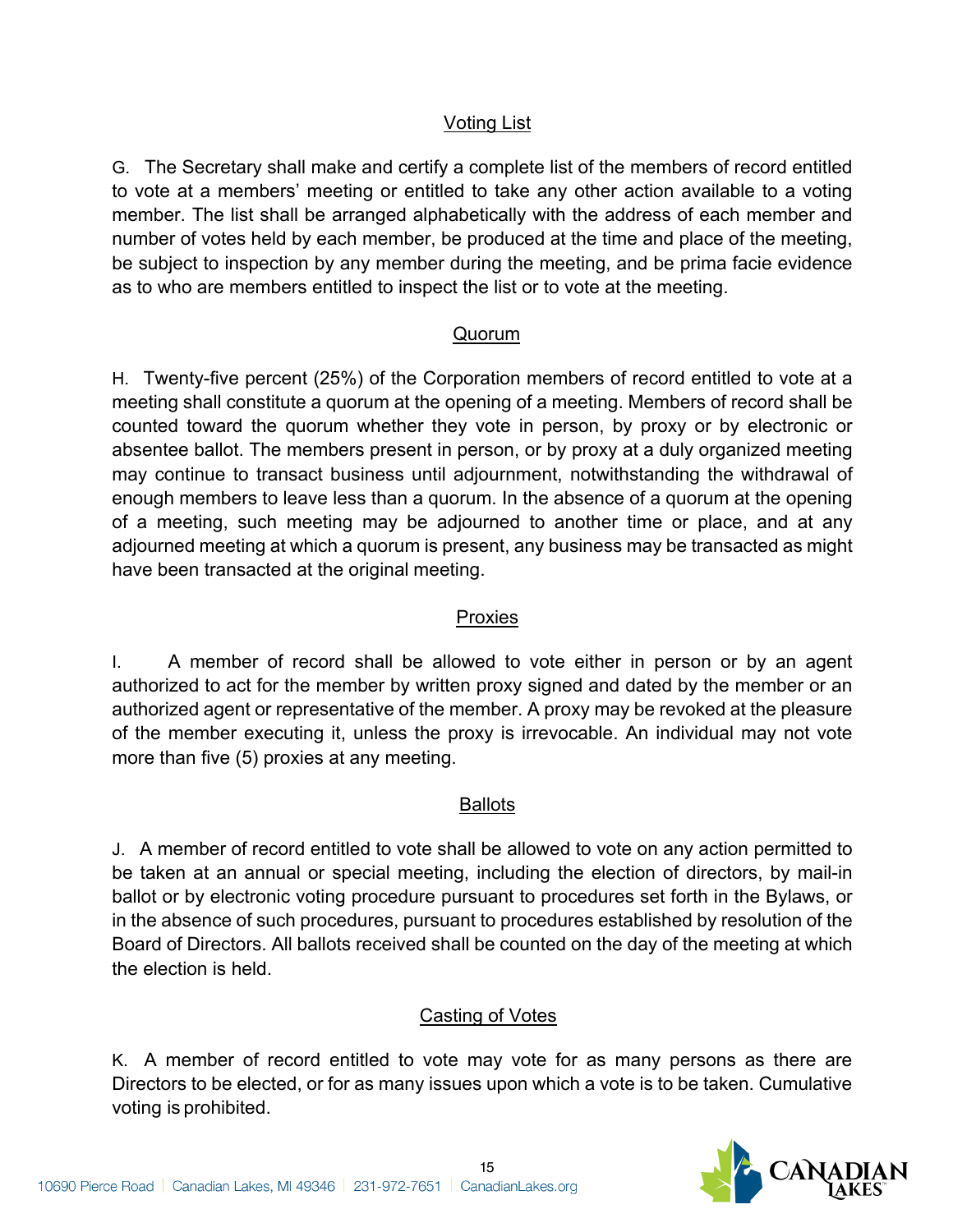### Voting; Recess and Adjournment

L. The voting at all meetings of the membership shall be by written mail-in ballot or electronic voting, except for motions to recess or adjourn which may be by voice vote.

## Conduct of Meetings

M. At every meeting of the membership, the President of the Corporation shall be the presiding officer. In the absence or disability of the President, the Vice-President shall preside. In the absence or disability of both the President and Vice-President, a majority of the members present in person and entitled to vote shall choose another member to preside as Chairman.

The Secretary of the Corporation shall act as Secretary of the meeting. In the absence or disability of the Secretary, the presiding officer shall appoint a secretary for the meeting from the membership.

Provided, that any person whose removal from office is to be voted on at the meeting shall be considered disqualified from presiding at the meeting, or serving as secretary.

The current edition of Robert's Rules of Order shall govern the conduct of all meetings of the Corporation, when not in conflict with these Articles of Incorporation, the Bylaws or laws of the State of Michigan.

### Election Inspectors

N. Prior to any meeting of the membership, the Board of Directors may appoint three or more persons, provided the total shall be an odd number, as Election Inspectors for the meeting. In the absence of such appointments by the Board of Directors prior to the meeting, the presiding officer at the meeting shall make the appointments. The presiding officer at the meeting shall have the authority to appoint Election Inspectors in addition to those appointed by the Board of Directors, and shall make whatever appointments are necessary to achieve an odd number of Election Inspectors. In case a person appointed fails to appear or act, the vacancy may be filled by the Board of Directors in advance of the meeting, or at the meeting by the presiding officer.

The Election Inspectors shall determine the members entitled to vote represented at the meeting; the existence of a quorum; the validity and effect of proxies; receive votes and ballots; hear and determine challenges and questions arising in connection with the right to vote; count and tabulate votes and ballots; determine the results; and do such other acts

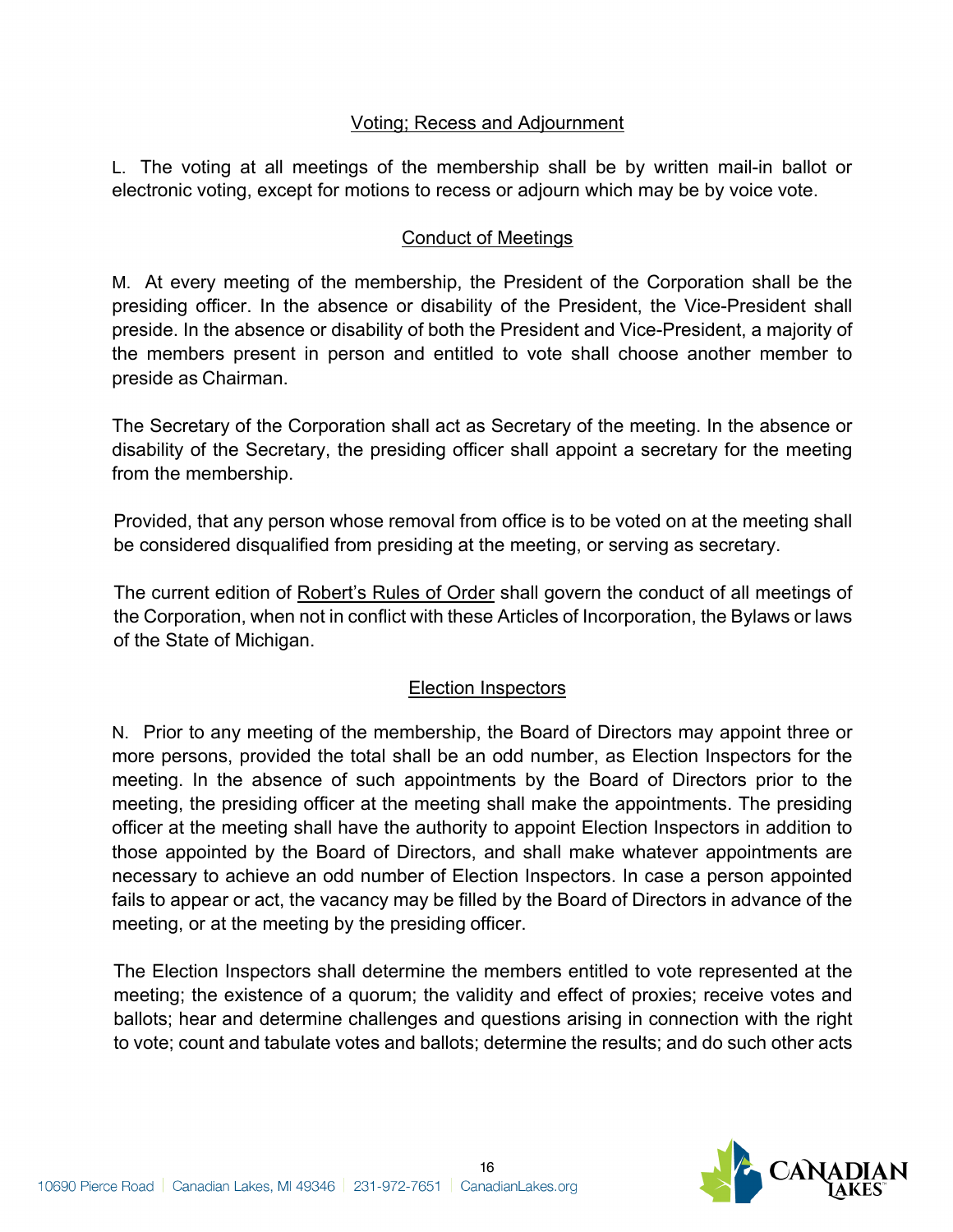as are proper to conduct the election or vote with fairness to all members. The Election Inspectors shall report in writing to the meeting on any of the facts found by them or matters determined by them, such report to be signed by a majority of the Election Inspectors. The report of a majority of the Election Inspectors shall be the report of the Election Inspectors. The report of the Election Inspectors is prima facie evidence of the facts stated and of the vote as certified by the Election Inspectors.

# Manner of Acting

O. When an action, other than election or removal of Directors, is to be taken by vote of the members, it shall be authorized by a majority of the votes cast, unless a greater plurality is required by these Articles of Incorporation, the Bylaws or by Michigan law.

### Action Without Meeting

P. Any action required or permitted to be taken at an annual, regular or special meeting of members may be taken without a meeting, without prior notice, and without a vote, if a consent in writing, setting forth the action so taken, is signed by members having not less than the minimum number of votes that would be necessary to authorize or take the action at a meeting at which all members of record entitled to vote thereon were present and voted. Prompt notice of the taking of the action without a meeting by less than unanimous consent shall be given to members who have not consented in writing.

# ARTICLE X - MEETINGS OF DIRECTORS

### Regular Meetings

A. A regular meeting of the Board of Directors shall be held immediately after, and at the same place as, the annual meeting of the membership at which elected, without call or notice. In the event such meeting is not held, it may be held at such time and place as shall be specified in a notice given as provided herein for special meetings of the Board of Directors, which meeting shall be held within ten days of the annual meeting. Thereafter, the Board of Directors shall provide by resolution for the holding of additional regular meetings; provided that such meetings shall be held at least once each month; and provided further that a regular meeting shall be held during the month of January each year.

### Special Meetings

B. Special meetings of the Board of Directors may be called by the President or any two (2)Directors.

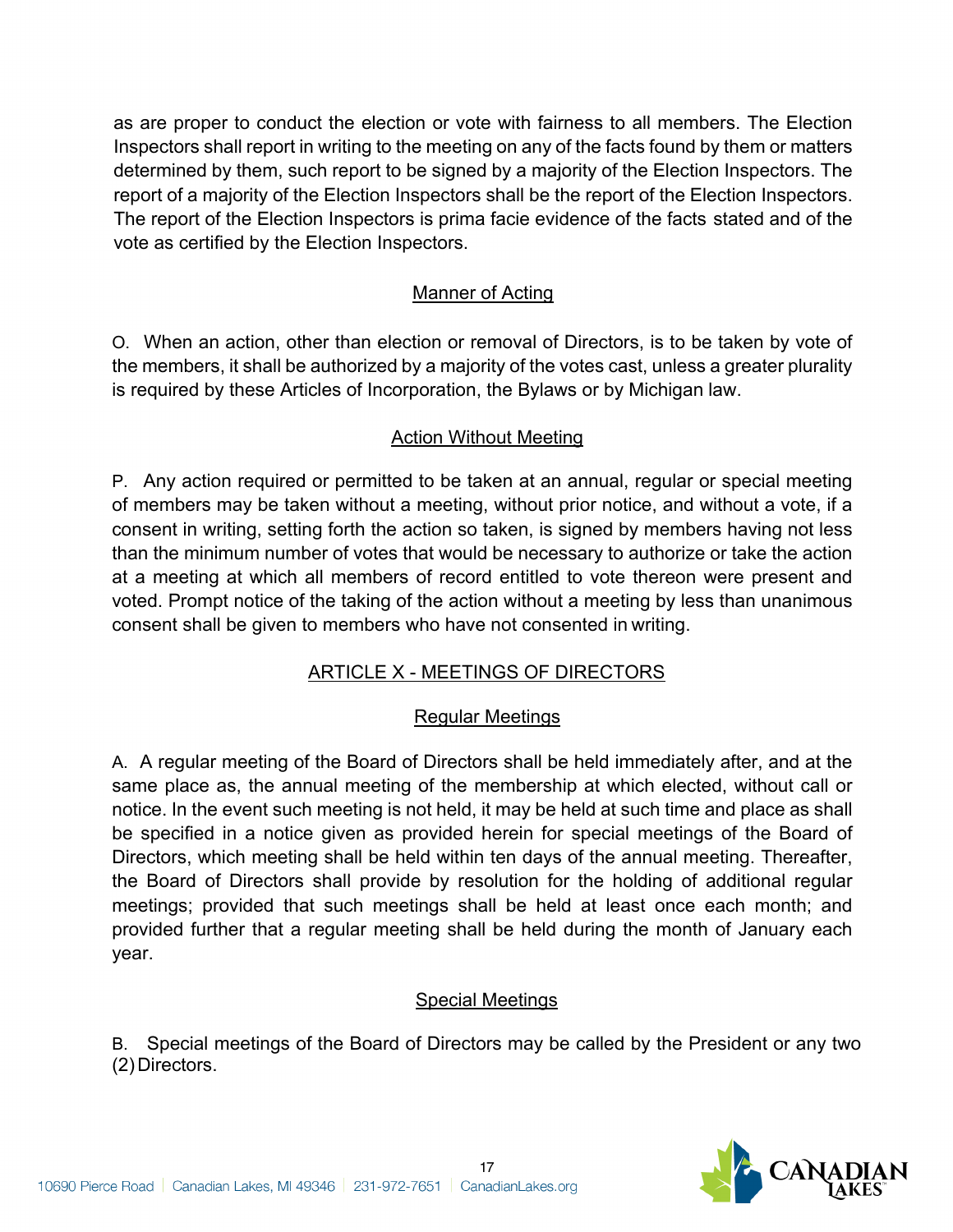### Notice

C. Notice shall be given to the Board members in person, by mail, electronically or by telephone of the time and place of each regular meeting at least (10) days before such meeting. A schedule of regular meetings duly adopted by resolution of the Board of Directors and stated in the minutes shall constitute notice to the Board members as to any meeting scheduled to be held after delivery of the minutes to each Board member.

Notice shall be given to the Board members in person, by mail, electronically or by telephone of the time, place and purpose of each special meeting at least four (4) days before the meeting.

### Waiver of Notice

D. Any Director may, either before or after a meeting, waive notice of the meeting, and actions taken at the meeting are as valid as if taken at a duly noticed meeting, if each Director not present signs a waiver of notice; which shall be made part of the minutes of the meeting. The attendance by a Director at a meeting shall constitute a waiver of notice of such meeting, except where a Director attends a meeting for the express purpose of objecting to the transaction of any business because the meeting is not lawfully called or convened.

#### Place

E. Meetings of the Board of Directors shall be held in the County of Mecosta, State of Michigan, at such suitable place as may be designated by the Board.

#### Quorum

F. A majority of the authorized membership of the Board of Directors constitutes a quorum for the transaction of business, except the filling of vacancies, in which case a majority of the remaining members shall constitute a quorum.

#### Manner of Acting

G. Except as may otherwise be provided by law or these Articles of Incorporation, the concurring vote of a majority of the Directors present at a meeting at which a quorum is present shall be the act of the Board of Directors; provided, that in any event the concurring vote of at least four (4) Directors shall be required for action by the Board, except for appointments to fill vacancies on the Board which requires only a majority of the remaining members.

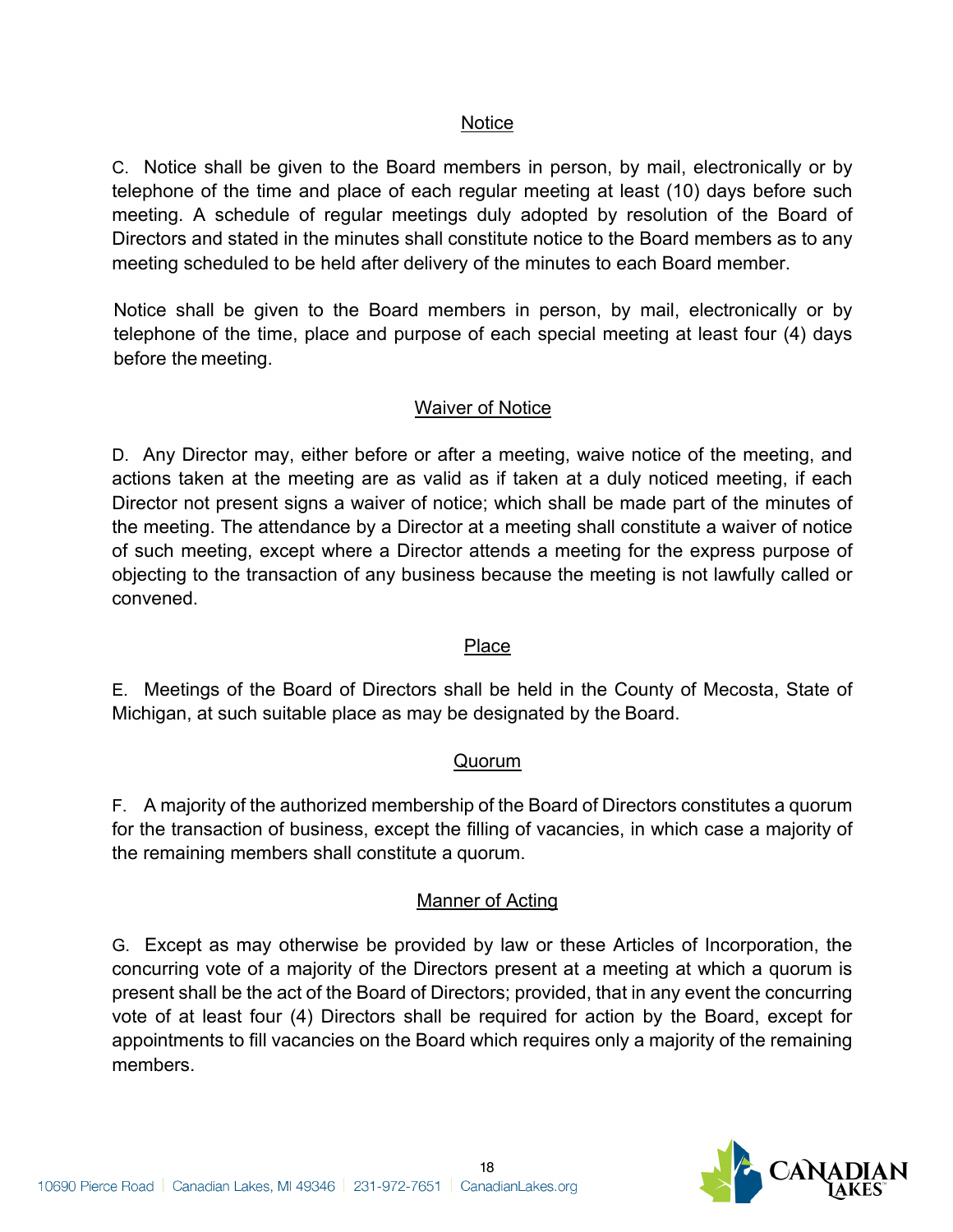# Conduct of Meetings

H. At every meeting of the Board, the President shall preside, in the absence or disability of the President, the Vice-President shall preside. In the absence or disability of both, a majority of the remaining members shall choose another Board member to preside.

The Secretary shall act as Secretary to the Board. In the absence or disability of the Secretary, the presiding officer shall appoint another Board member to act as Secretary of the meeting.

The current edition of Robert's Rules of Order shall govern the conduct of all meetings of the Board, when not in conflict with these Articles of Incorporation, the Bylaws or laws of the State of Michigan.

### Action Without Meeting

I. Any action required or permitted to be taken pursuant to authorization voted at a meeting of the Board may be taken without a meeting if, before or after the action, all members of the Board consent in writing to the action. The written consents shall be filed with the minutes of the Board. Such consents shall have the same effect as a vote of the Board for all purposes.

# ARTICLE XI - POWERS OF CORPORATION - LIMITATIONS

### General Powers

A. The Corporation, in furtherance of its corporate purposes, shall have all of the powers granted to it under the laws of the State of Michigan, subject to the limitations set forth in this Article XI and elsewhere in these Articles of Incorporation.

B. The Corporation shall not acquire real property outside of the boundaries of Canadian Lakes Community without the prior voted approval of the members of the Corporation. Real property can be acquired by the Corporation in conjunction with a foreclosure action taken to enforce a lien on the property of a member for failure to pay fees or assessments. The Board may acquire property within the established boundaries of Canadian Lakes Community, (reference Article IV) when, in the Board's judgment, the best interests of the Corporation shall be served. A Board-authorized acquisition requires a two-thirds (2/3) approval vote of the authorized membership of the Board of Directors.

Except as to real property acquired by the Corporation in conjunction with a foreclosure action or a Board-authorized acquisition, the Corporation shall not convey, lease,

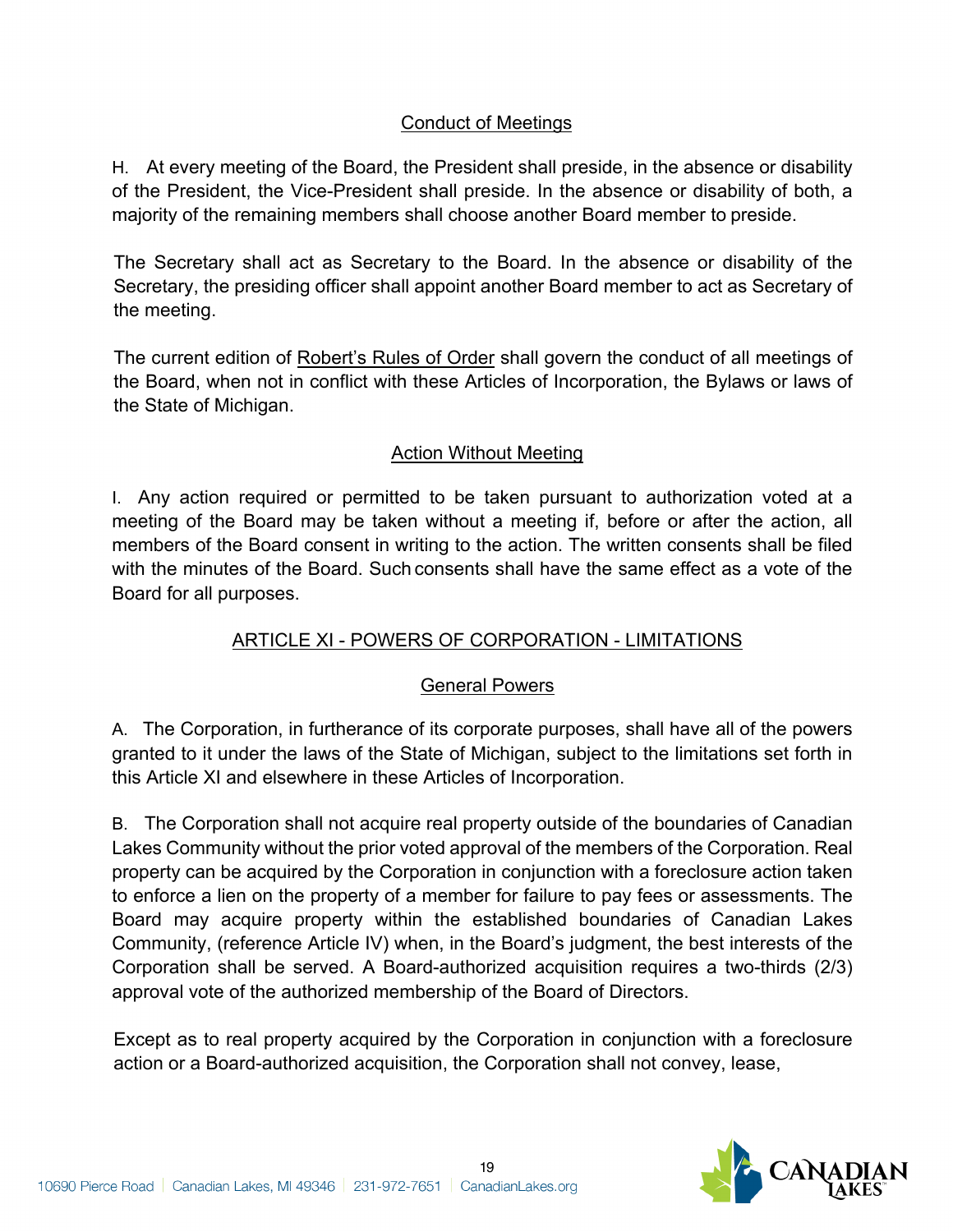exchange, transfer or otherwise dispose of, or mortgage or pledge, or create a security interest in, any of its real property, or any interest therein, without the prior voted approval of the members of the Corporation. The Corporation may grant an easement to a telephone, gas, electric or other utility company for utility purposes when the Board of Directors, by at least a two-thirds (2/3) vote, approves such action.

### Joint Participation

C. The Corporation shall not own any interest in or invest any funds in any partnership, limited liability company, corporation, nonprofit corporation or similar legal entity without the prior voted approval of the members of the Corporation.

Notwithstanding the foregoing, the Corporation with a two-thirds (2/3) approval vote of the authorized membership of the Board of Directors, may participate in a joint venture, so long as the joint venture is in keeping with the purposes of the Corporation and, in the Board's sole judgment, does not expose the Corporation or its assets to unreasonable risk. The joint venture shall not involve the sharing or delegation of Board authority and/or control with or to others.

The limitations contained in this subparagraph C shall not be construed to impair the power granted to the Corporation under the Nonprofit Corporation Act to make contracts in furtherance of its purposes.

### ARTICLE XII - FINANCIAL

### Fiscal Year

A. The fiscal year of the Corporation shall be January 1 to December 31, unless otherwise provided by the Bylaws.

#### Budget

B. An annual budget shall be developed by the General Manager, reviewed and approved by the Finance Committee and submitted to the Board of Directors for final approval each year prior to the end of the fiscal year. In developing the annual budget, a determination of anticipated revenues and expenses of the Corporation shall be made and the Board shall adopt a balanced budget, so that expenses are covered by revenues. Revenues can be in the form of maintenance, membership, user, or assessment fees as well as any surplus monies from prior years. Expenses should consist of operating expenses, contributions to the capital fund, and contributions to the reserve fund, if possible. Revenues and expenditures shall be monitored by the Board throughout the year with adjustments made to expenditures, where appropriate, to keep the budget in balance.

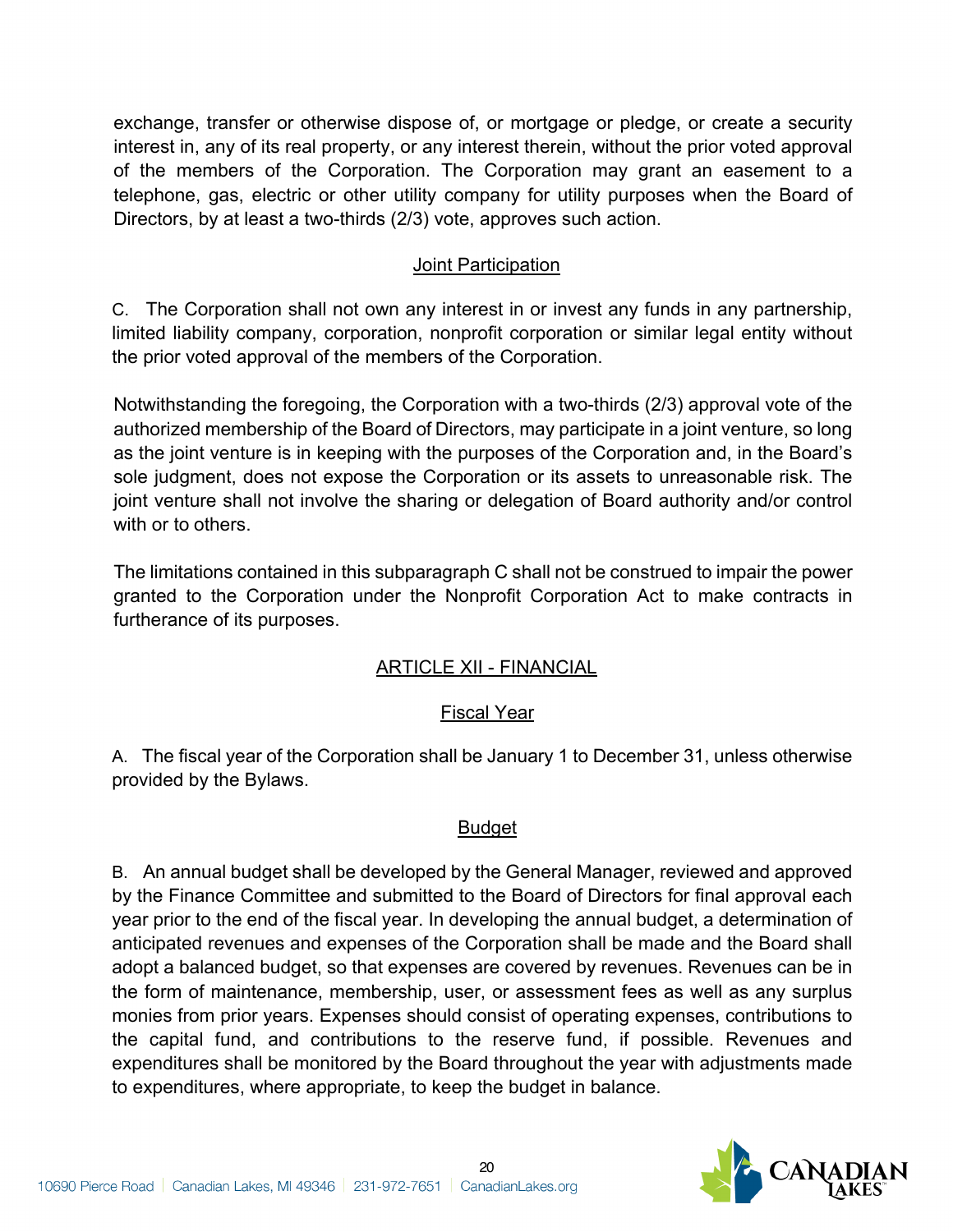### Budget Hearings

C. The Board shall schedule at least one hearing at which the membership shall be given the opportunity to obtain information and make comments on the budget. Prior to the hearing date, the Board shall distribute to all voting members a summary of the budget and proposed assessments included in the budget in such detail as to at least show the amounts budgeted by major categories of revenues and expenditures. The Board shall consider such membership comments and make such adjustments in the budget as the Board shall deem desirable. The Board shall adopt a final budget prior to the beginning of the fiscal year.

### Financial Statements

D. The Treasurer shall make, or cause to be made, at the close of each fiscal year a true statement of the Corporation assets and liabilities and of the results of its operations and of changes in surplus, all in reasonable detail, to be filed at the registered office of the Corporation within three (3) months after close of the fiscal year. The statement so filed shall be kept available for inspection by any member of the Corporation for a period of not less than ten (10) years. The Treasurer shall make, or cause to be made, such other financial statements at such times as may be required by the Board of Directors. The annual statements and other statements shall be in such form and contain such information as the Board may require.

### Public Audit

E. The annual financial statements shall be audited by an accredited certified public accounting firm as determined to be appropriate by the Board of Directors. The firm shall be approved by the Board of Directors and all reports shall be given to the Board of Directors.

### **Annual Report**

F. At least once each year, the Directors shall cause a report of the Corporation for the preceding fiscal year to be distributed to each Corporation voting member. The report shall include the year-end statement of assets and liabilities, including trust funds, and the principal change in assets and liabilities during the year and, if prepared by the Corporation, its source and application of funds and such other information as may be required by the Michigan Nonprofit Corporation Act.

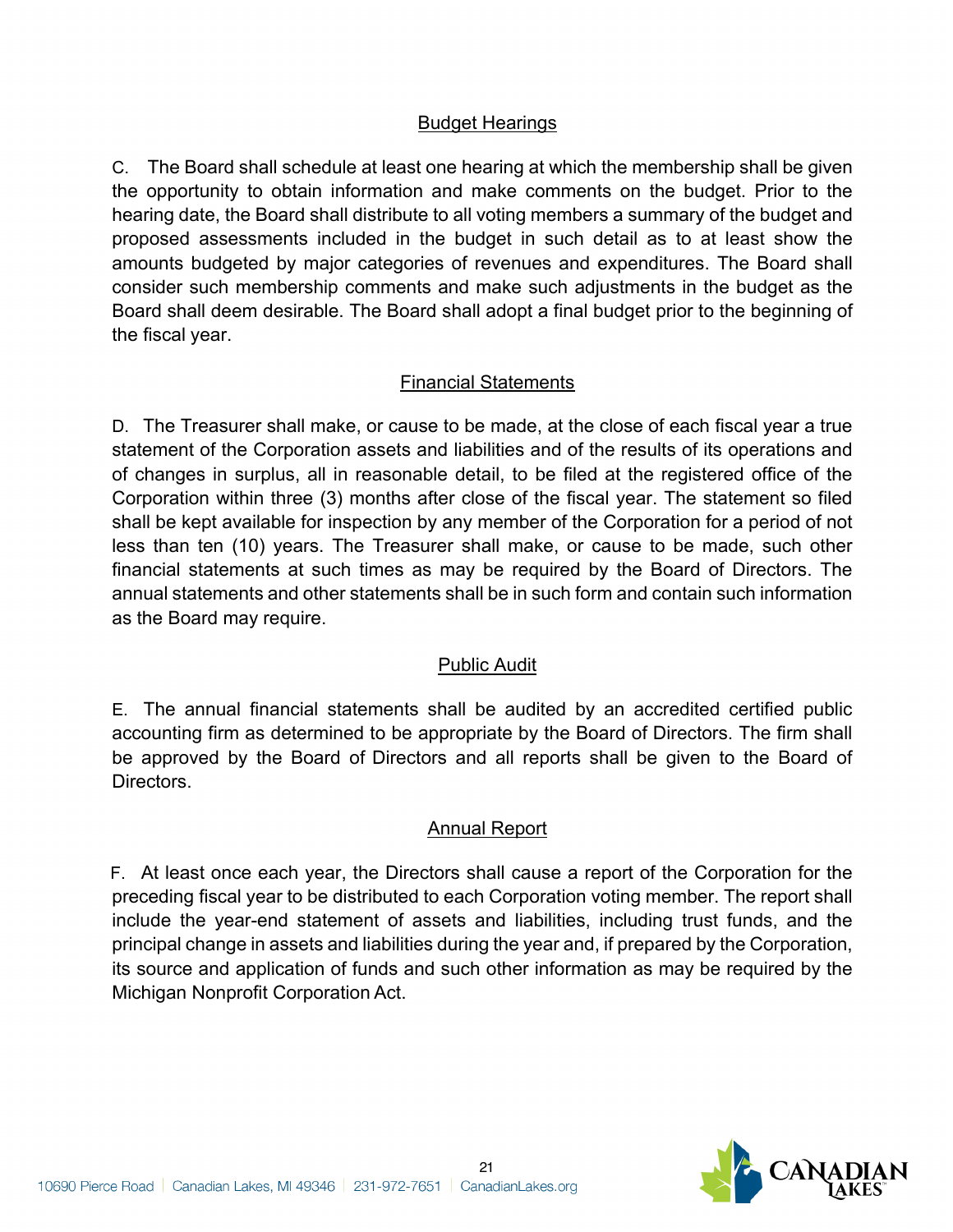### Accounting System

G. An accounting system for the Corporation shall be established using recognized standards of accounting to assure accuracy and accountability. No disbursements shall be made by cash, except that the Board shall cause to be established appropriate petty cash funds. All checks, drafts and other orders for the payment of money issued in the name of the Corporation shall be signed by such officer or officers, agent or agents of the Corporation and in such manner as shall be provided in the Bylaws, or in the absence of a Bylaw provision, as shall from time to time be determined by resolution of the Board of Directors.

#### **Deposits**

H. All funds of the Corporation shall be deposited to the credit of the Corporation in such depositories and at such times as the Board of Directors shall direct.

### Borrowings and Loans

I. The Board of Directors is authorized to borrow on behalf of the Corporation and issue evidences of indebtedness in the name of the Corporation only for the purposes of: 1) obtaining working capital, provided that the outstanding balance of borrowing for working capital shall at no time exceed an amount equal to five percent (5%) of budgeted revenue, 2) obtaining funds to make capital expenditures required to maintain or restore existing facilities, and 3) obtaining funds to make capital expenditures required to maintain current levels of ongoing services. Such authority shall be exercised by resolution of the Board and may be general or specific in nature and scope.

Borrowing for new facilities and/or new services, or any purpose other than as specifically provided above, shall be authorized by the Board only after being approved by vote of the membership.

The Corporation shall not lend its money for any purpose, unless approved by vote of the membership; provided, this shall not be construed to apply to the investing and reinvesting of Corporation funds.

#### Contract Services

J. To the maximum extent feasible, contracts for services to be furnished to the Corporation shall be competitively bid and contracts awarded to the best bidder, such determination to be made in the sole discretion of the Board of Directors.

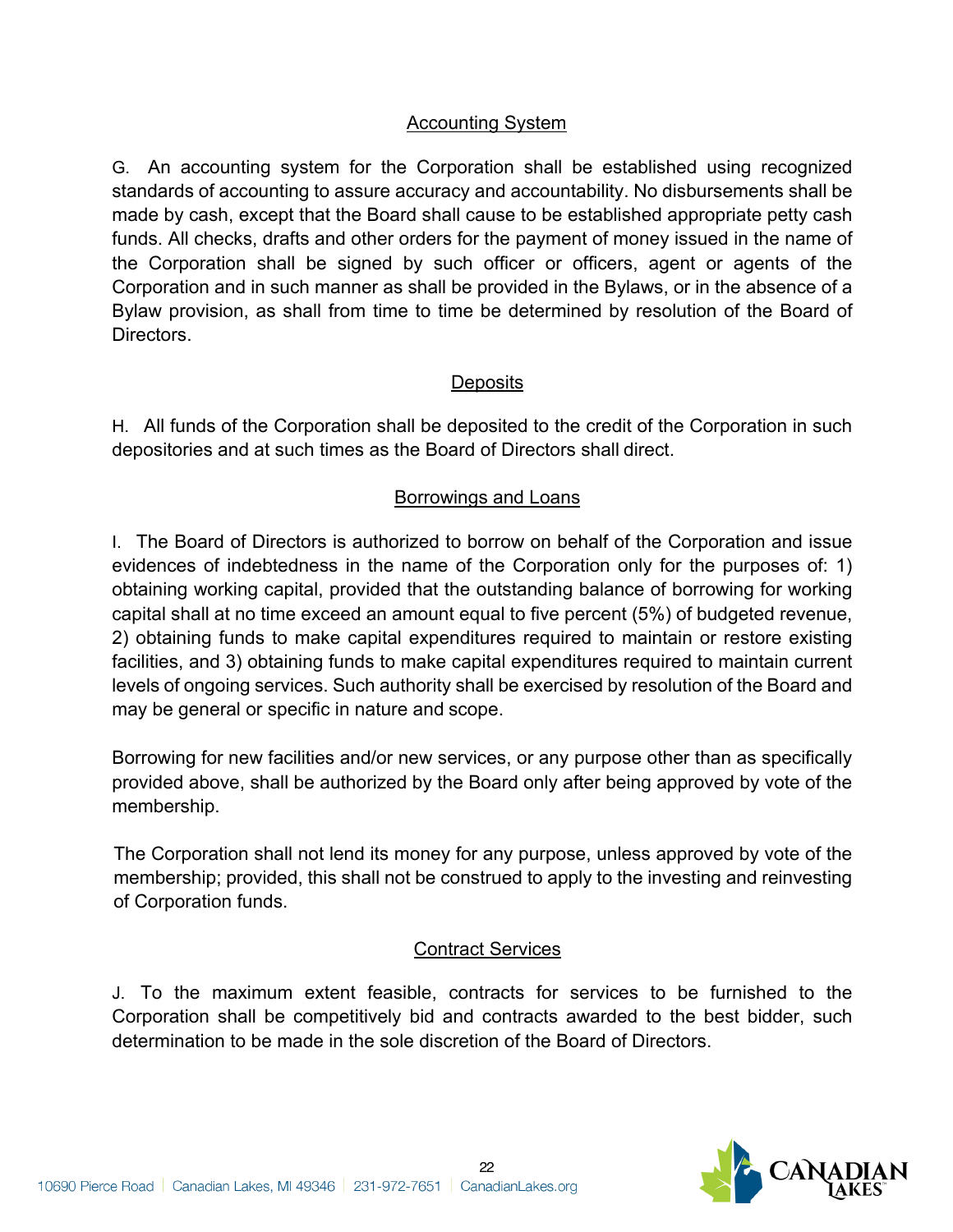### Capital Expenditures

K. Capital expenditures in excess of the amount shown in the budget as originally adopted for that fiscal year shall be reviewed with the membership no later than the next annual meeting following the expenditures.

#### **Contributions**

L. The Corporation shall not make monetary donations to any person or entity for any purpose whatsoever, whether charitable or otherwise.

### ARTICLE XIII - GENERAL PROVISIONS

#### Seal

A. The Board of Directors may adopt, use, and thereafter alter a corporate seal. However, use of a corporate seal or a facsimile thereof shall not be required and shall not affect the validity of any instrument.

### Nonstock Basis

B. The Corporation shall be a nonstock corporation organized on a membership basis as set forth in these Articles of Incorporation.

#### Assets of Corporation

C. The assets of the Corporation are set forth in the annual financial statements of the Corporation.

#### Method of Financing

D. The operations of the Corporation shall be financed by membership dues, fees and assessments, fees for use of the common facilities, sales of goods and services to users of the common facilities, earnings on deposits and investments, fund-raising activities, lease or rental of common facilities, donations, gifts, grants and bequests.

#### Books and Records

E. The Corporation shall keep at its registered office books and records of account; minutes of the proceedings of its members, Board of Directors and Executive Committee, if any; records containing the names and addresses of all members, the class of membership held by each member and the dates when they respectively became holders

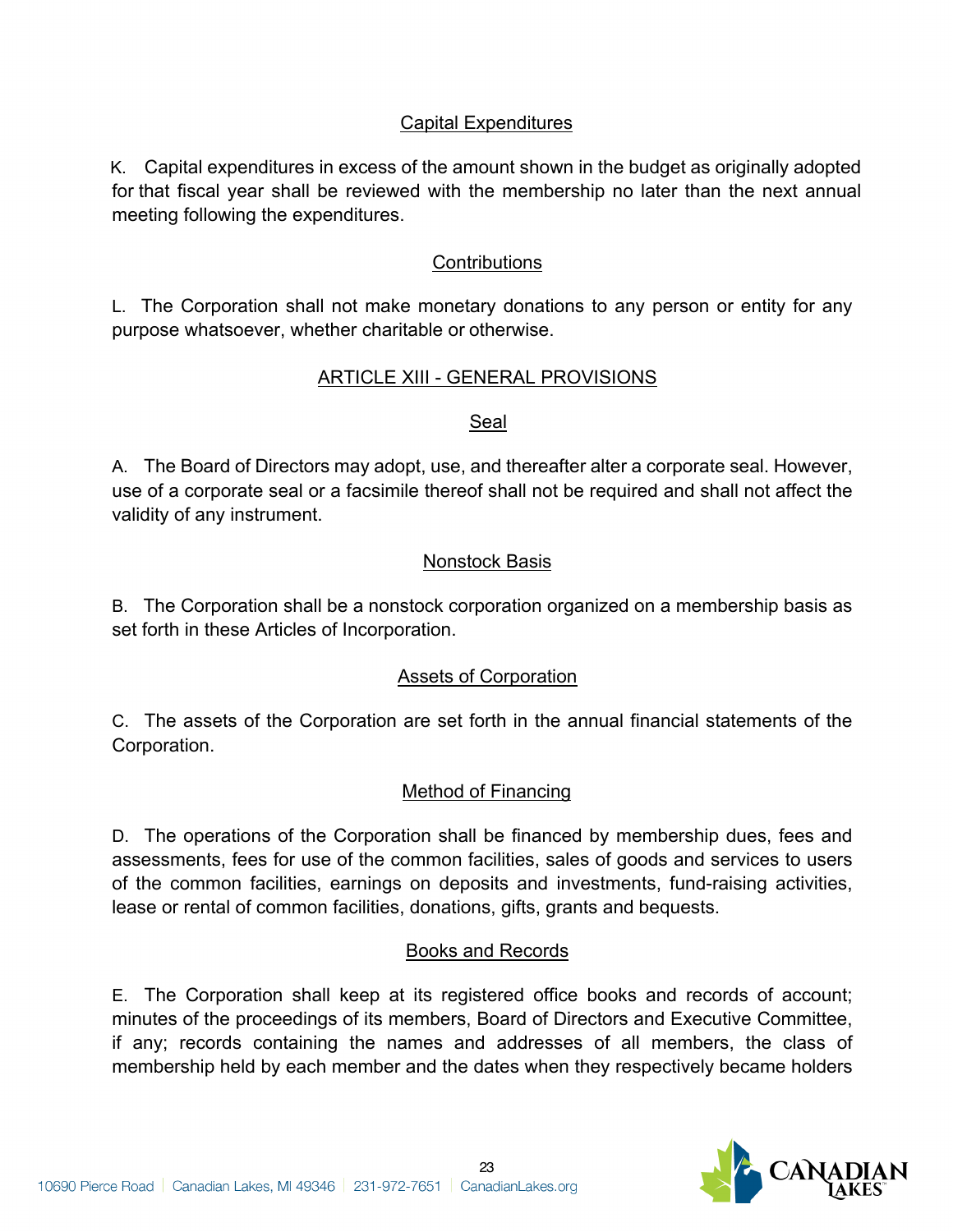of record or members; documents of every kind; financial statements; annual reports; and any other books, records, documents, statements and reports required to be kept pursuant to the Bylaws or resolution of the Board of Directors.

# Content of Books and Records

F. The book of minutes of the proceedings of the meetings of the membership, Board of Directors, and committees shall note the date, time and place of each meeting, whether it was a regular or special meeting and, if special, how it was called, the notice given, the names of the Directors present and absent, the number of voting members represented at a membership meeting, and the proceedings thereof, and such other information as may be required by other provisions of these Articles, the Bylaws or by direction of the Board of Directors.

The books of account shall cover the Corporation's property and business transactions including accounts of its assets, liabilities, receipts, disbursements, gains, losses and surplus, and such other information as may be required by other provisions of these Articles, the Bylaws or by direction of the Board of Directors.

All other books and records of any kind required to be kept shall contain such information as may be required by other provisions of these Articles, the Bylaws or by direction of the Board of Directors.

# Examination of Books and Records

G. Every Director shall have the absolute right at any reasonable time to examine all books, records, documents of every kind, and the physical properties of the Corporation. Examination by a Director may be made in person or by the Director's agent or attorney, and the right of examination includes the right to make extracts.

H. Any member of the Corporation, in person or by attorney or other agent, may during regular business hours inspect for any proper purpose a list of the Corporation's members and its other books and records, if the member gives the Corporation a written demand describing with reasonable particularity the purpose of the inspection and the records the member desires to inspect, and the records sought are directly connected with the purpose. As used in this subsection H, "proper purpose" means a purpose that is reasonably related to a person's interest as a member. A member must deliver the demand to the Corporation at its registered office or at its principal place of business. If an attorney or other agent is the person seeking to inspect the records, the demand must include a power of attorney or other writing that authorizes the attorney or other agent to act on behalf of the member. Notwithstanding the foregoing, the Board of Directors may provide by resolution that the

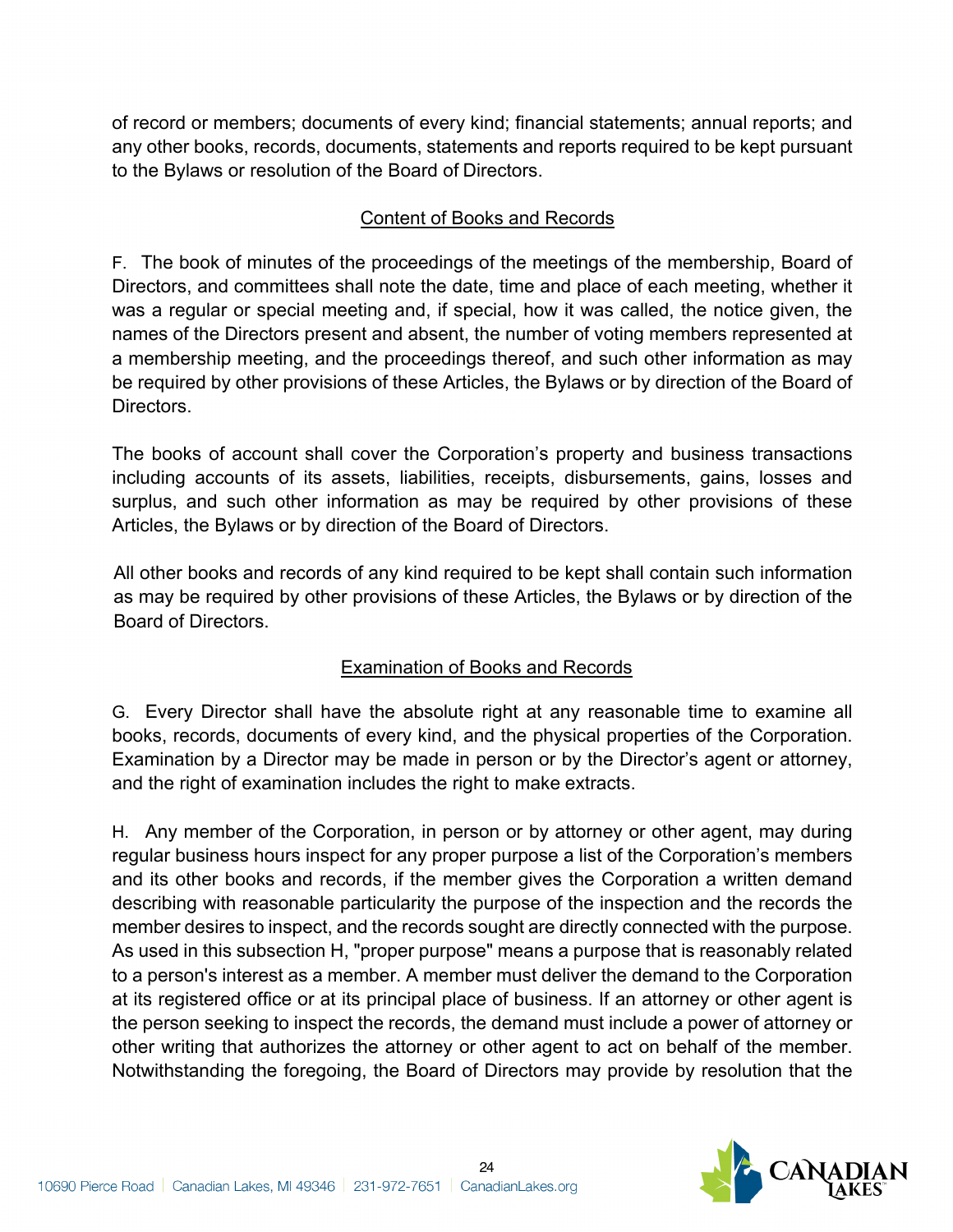members and attorneys or agents for members do not have the right to inspect the Corporation's lists of members or its other books and records, if the Board of Directors makes a good faith determination that one, or both, of the following apply:

(i) Opening the Corporation's list of members or its other books and records for inspection would impair the rights of privacy or free association of the members.

(ii) Opening the Corporation's list of members or its other books and records for inspection would impair the lawful purposes of the Corporation.

# Dues, Fees, Charges and Assessments

I. Membership dues, fees and annual or special assessments, user fees, charges for goods and services furnished, and all other fees, assessments, rents and charges of any kind whatsoever to be levied on behalf of and for the operation of the Corporation and its activities, shall be determined by the Board of Directors, subject only to the provisions of these Articles of Incorporation and the Bylaws and may be levied and collected by the Corporation in the furtherance of any of the purposes for which the Corporation is organized. It shall be permissible for the schedule of fees, rents and other charges to be different as between Corporation members and nonmembers.

Provided, that the annual membership or maintenance fee established by the Corporation for new lot sales shall be the same as the membership or maintenance fee applicable to lots already sold in any one of the previously platted subdivisions of Canadian Lakes Community. Provided further, that the selection of the particular subdivision or condominium membership or maintenance fee structure to be followed shall be within the sole discretion of the Corporation.

Any annual membership or maintenance fee for each budget year may be levied by the Board of Directors in an amount which, when added to all other anticipated budget revenues, will be sufficient to meet all budgeted needs. Provided, that the Board of Directors shall not levy an annual membership or maintenance fee unless the fee is approved by vote of the membership.

Special assessments for needs which cannot be met out of the approved budgeted revenues and any membership or maintenance fees shall not be levied by the Board of Directors unless approved by vote of the membership.

### Rules and Regulations

J. Rules and regulations governing the use of the Corporation common facilities and to implement property restrictions imposed by law or deed may be promulgated as Bylaws or by resolutions adopted by the Board of Directors.

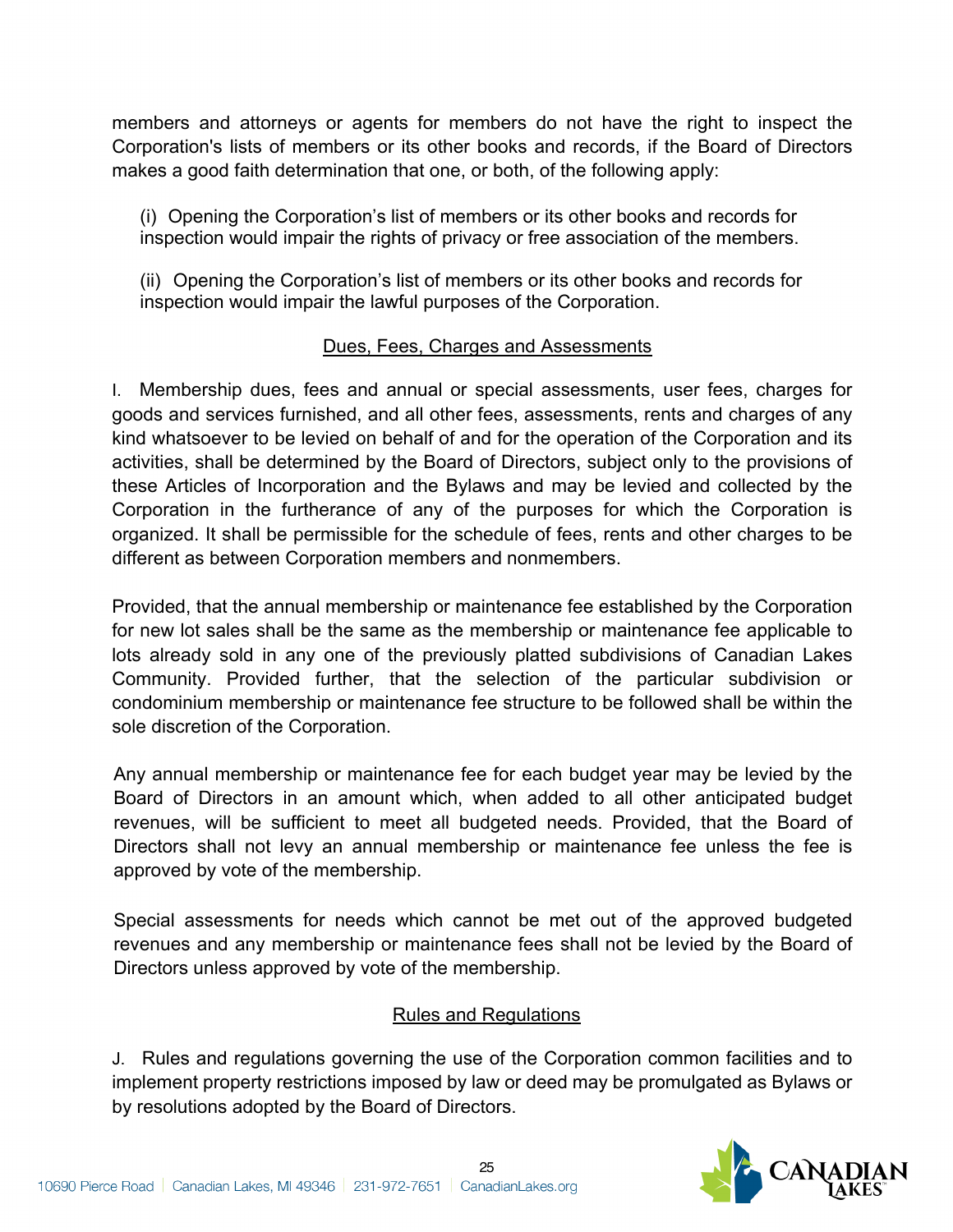#### Bylaws

K. The Bylaws may be adopted, altered, amended or repealed and new Bylaws adopted by a two- thirds (2/3) vote of the authorized membership of the Board of Directors, or by majority vote of the Corporation members. The Board or Corporation members may adopt such bylaws as they deem proper for the regulation, management, control and disposition of the property, affairs and concerns of the Corporation and to implement the provisions of these Articles of Incorporation in furtherance of the purposes of the Corporation, provided such bylaws are not inconsistent with these Articles of Incorporation or with Michigan law. Any bylaws adopted by the Corporation members may not be altered, amended or repealed by the Board of Directors.

### Employees

L. The Board of Directors shall have the authority to hire, remove and to fix the compensation of the General Manager, who shall have the authority to hire, remove and to fix the compensation of such employees as he or she shall deem necessary for the effective and efficient management and operation of the Corporation business and affairs. Such employment of the General Manager shall be terminable at will by the Board, with or without cause, unless the Board shall have agreed otherwise in writing. The authority to hire and remove employees may be delegated by resolution of the Board of Directors to an officer, agent, committee or employee. Such resolution of authority may be general or specific in nature and scope.

### Distribution of Assets

M. Upon dissolution of the Corporation, the assets of the Corporation shall be applied and distributed as permitted by Michigan law for nonprofit corporations, and as determined by vote of the membership.

#### **Notices**

N. Whenever, under law, under these Articles of Incorporation, or under the Bylaws, written notice is authorized or required to be given to any director, officer or member, such notice may be given in writing, by mail, registered, certified or first class mail, or electronically if the member opted to receive such notice in that format, addressed to such director, officer or member at his or her address as it appears on the records of the Corporation, with postage thereon prepaid. Such notice shall be deemed to be given at the time when the same shall be deposited in a post office or official depository under exclusive care and custody of the United States Postal Service.